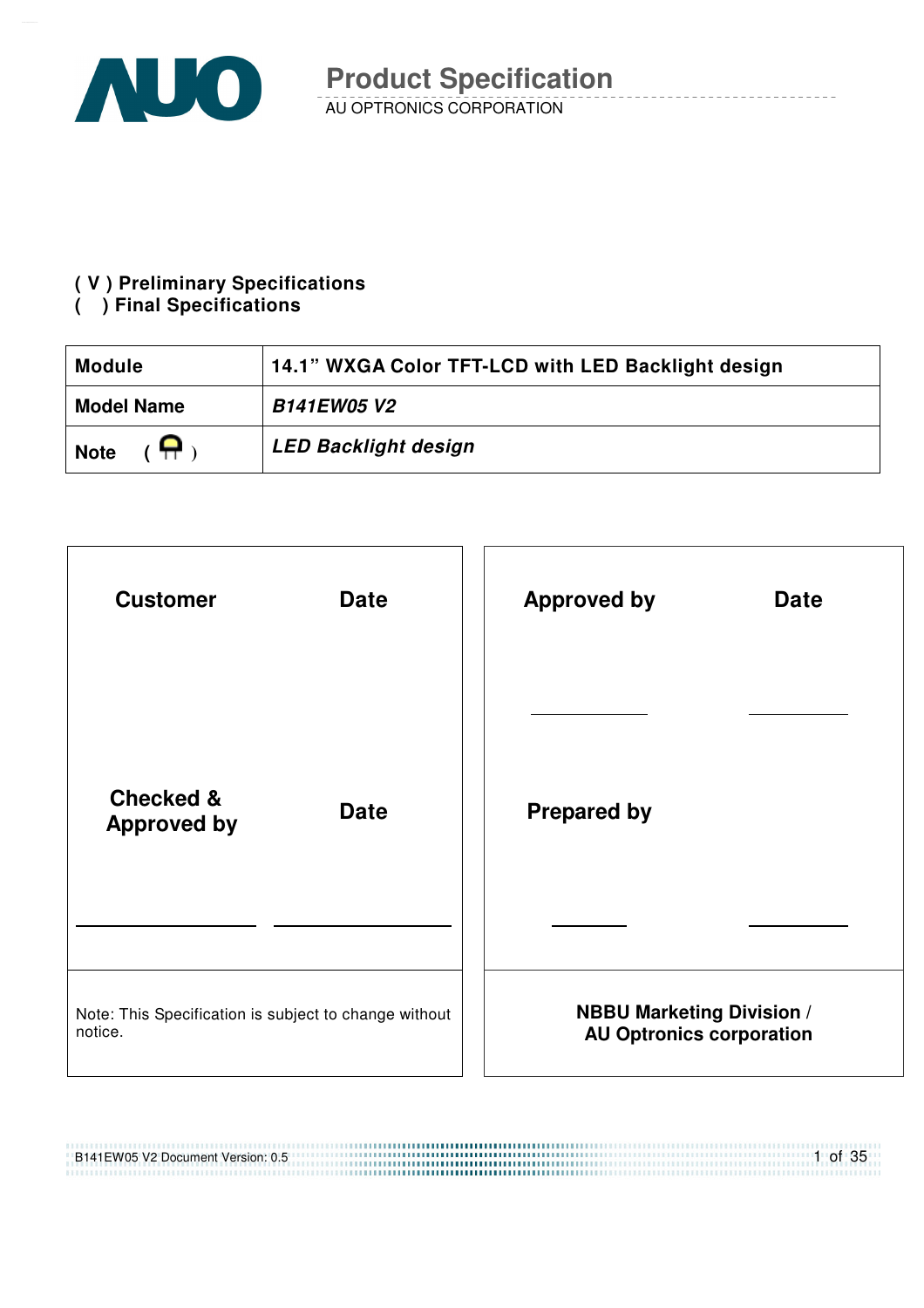

### **Contents**

|  | 26 |
|--|----|
|  |    |
|  |    |
|  |    |
|  |    |
|  |    |
|  |    |
|  |    |
|  |    |
|  |    |
|  |    |

B141EW05 V2 Document Version: 0.5 2 of 35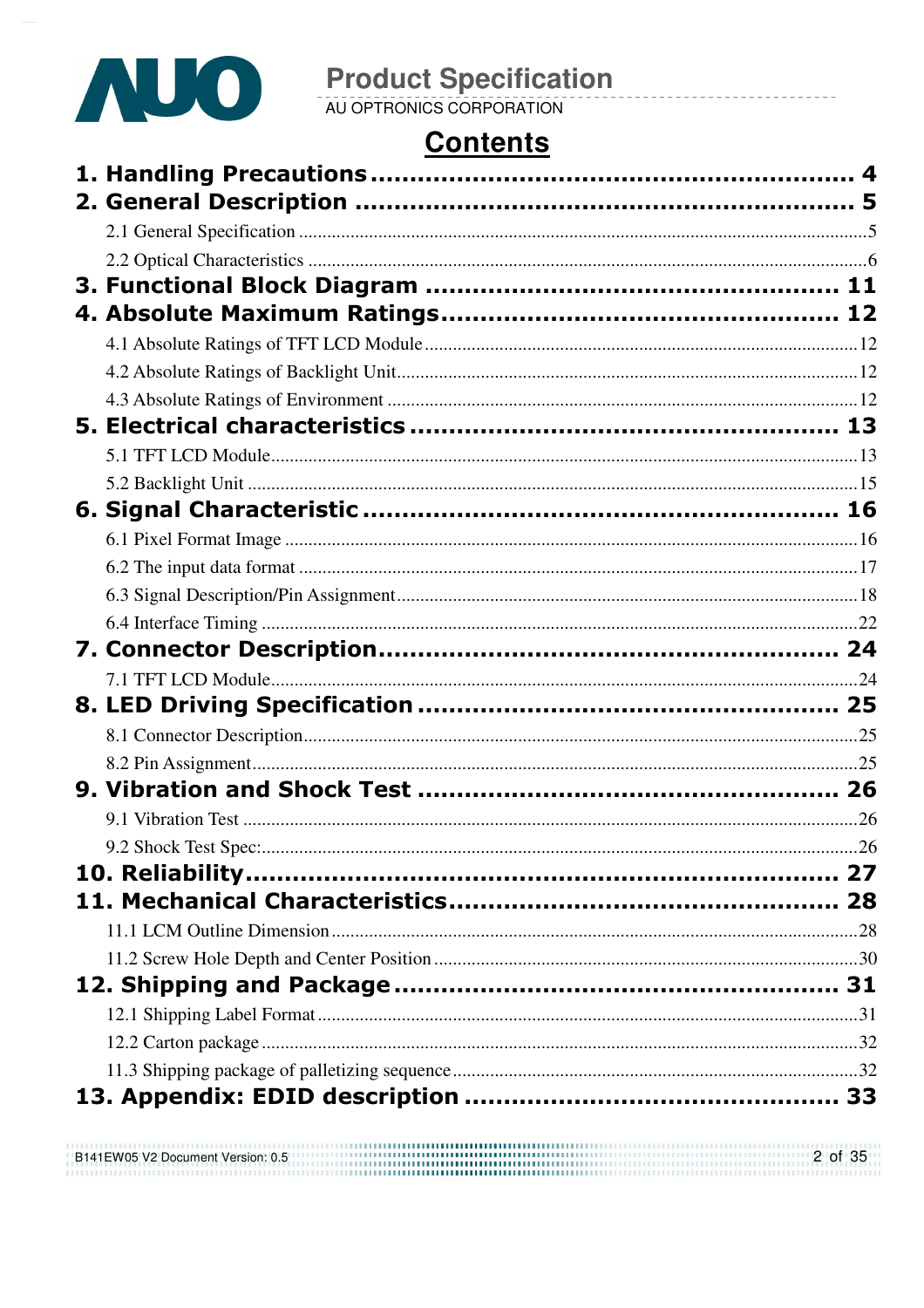

AU OPTRONICS CORPORATION

# **Record of Revision**

| <b>Version and Date</b> |           | Page  | Old description                   | <b>New Description</b>                             | Remark |
|-------------------------|-----------|-------|-----------------------------------|----------------------------------------------------|--------|
| 0.1                     | 2008/5/16 | All   | <b>First Edition for Customer</b> |                                                    |        |
| 0.2                     | 2008/5/26 | 12    | LED Light bar Driving             | Update LED Light bar Driving = $25.2$ (Row Output) |        |
| 0.3                     | 2008/6/9  |       | 29,30 Update drawing              | Update drawing                                     |        |
| 0.4                     | 2008/8/14 | 32    | <b>Update Label</b>               | <b>Update Label</b>                                |        |
| 0.5                     | 2008/9/25 | 6     |                                   | Update response time and color<br>coodinates       |        |
|                         |           | 20,28 |                                   | Update drawing                                     |        |
|                         |           | 22    |                                   | Update clock frequency $=70.5$                     |        |
|                         |           | 33    |                                   | <b>Update EDID</b>                                 |        |
|                         |           |       |                                   |                                                    |        |
|                         |           |       |                                   |                                                    |        |

| B141EW05 V2 Document Version: 0.5 | 3 of 35 |
|-----------------------------------|---------|
|                                   |         |
|                                   |         |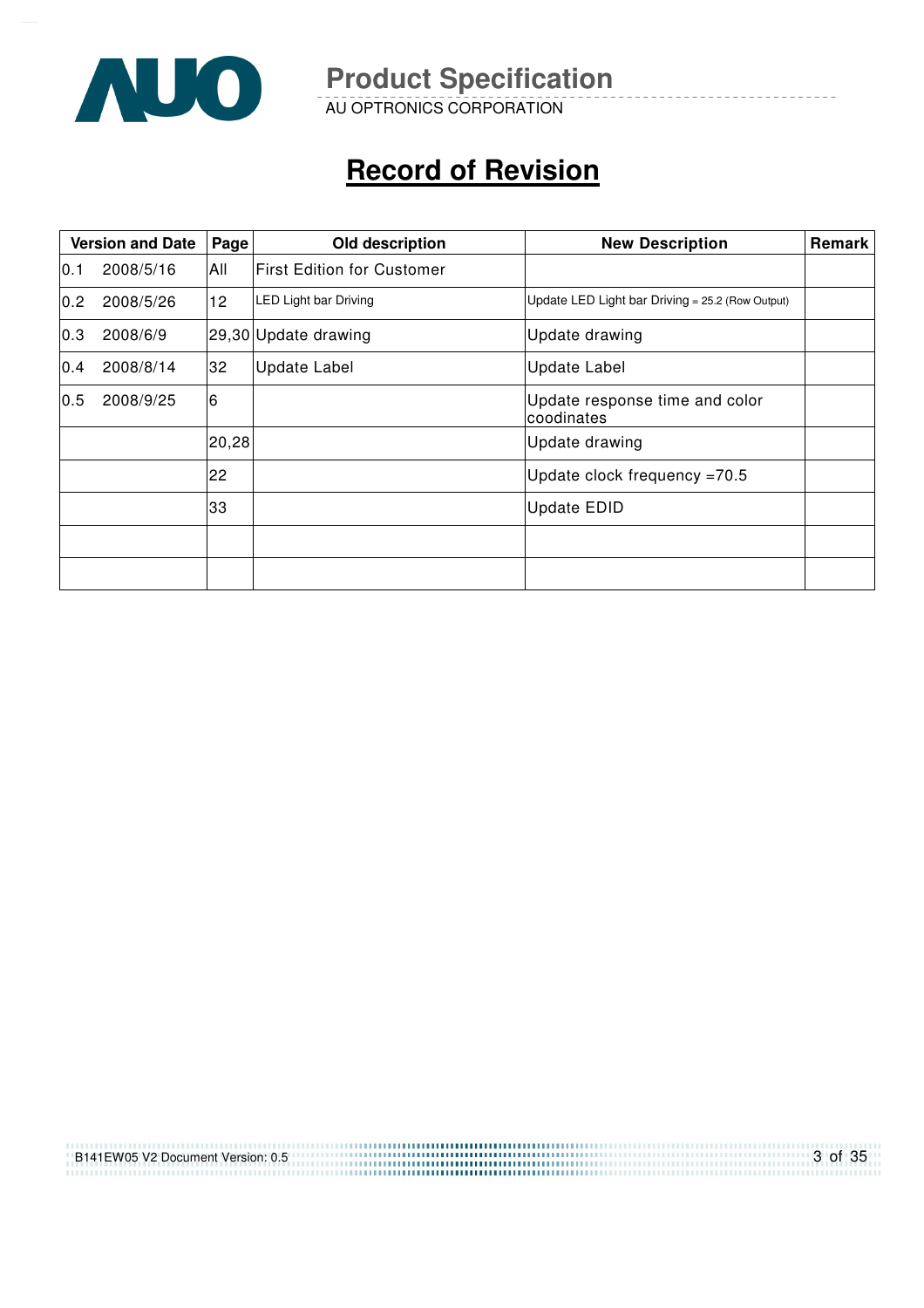

AU OPTRONICS CORPORATION

### **1. Handling Precautions**

- 1) Since front polarizer is easily damaged, pay attention not to scratch it.
- 2) Be sure to turn off power supply when inserting or disconnecting from input connector.
- 3) Wipe off water drop immediately. Long contact with water may cause discoloration or spots.
- 4) When the panel surface is soiled, wipe it with absorbent cotton or other soft cloth.
- 5) Since the panel is made of glass, it may break or crack if dropped or bumped on hard surface.
- 6) Since CMOS LSI is used in this module, take care of static electricity and insure human earth when handling.
- 7) Do not open nor modify the Module Assembly.
- 8) Do not press the reflector sheet at the back of the module to any directions.
- 9) At the insertion or removal of the Signal Interface Connector, be sure not to rotate nor tilt the Interface Connector of the TFT Module.
- 11) After installation of the TFT Module into an enclosure (Notebook PC Bezel, for example), do not twist nor bend the TFT Module even momentary. At designing the enclosure, it should be taken into consideration that no bending/twisting forces are applied to the TFT Module from outside. Otherwise the TFT Module may be damaged.
- 12) Small amount of materials having no flammability grade is used in the LCD module. The LCD module should be supplied by power complied with requirements of Limited Power Source (IEC60950 or UL1950), or be applied exemption.
- 13) Disconnecting power supply before handling LCD modules, it can prevent electric shock, DO NOT TOUCH the electrode parts, cables, connectors and LED circuit part of TFT module that a LED light bar build in as a light source of back light unit. High voltage is supplied to these parts when power turn on.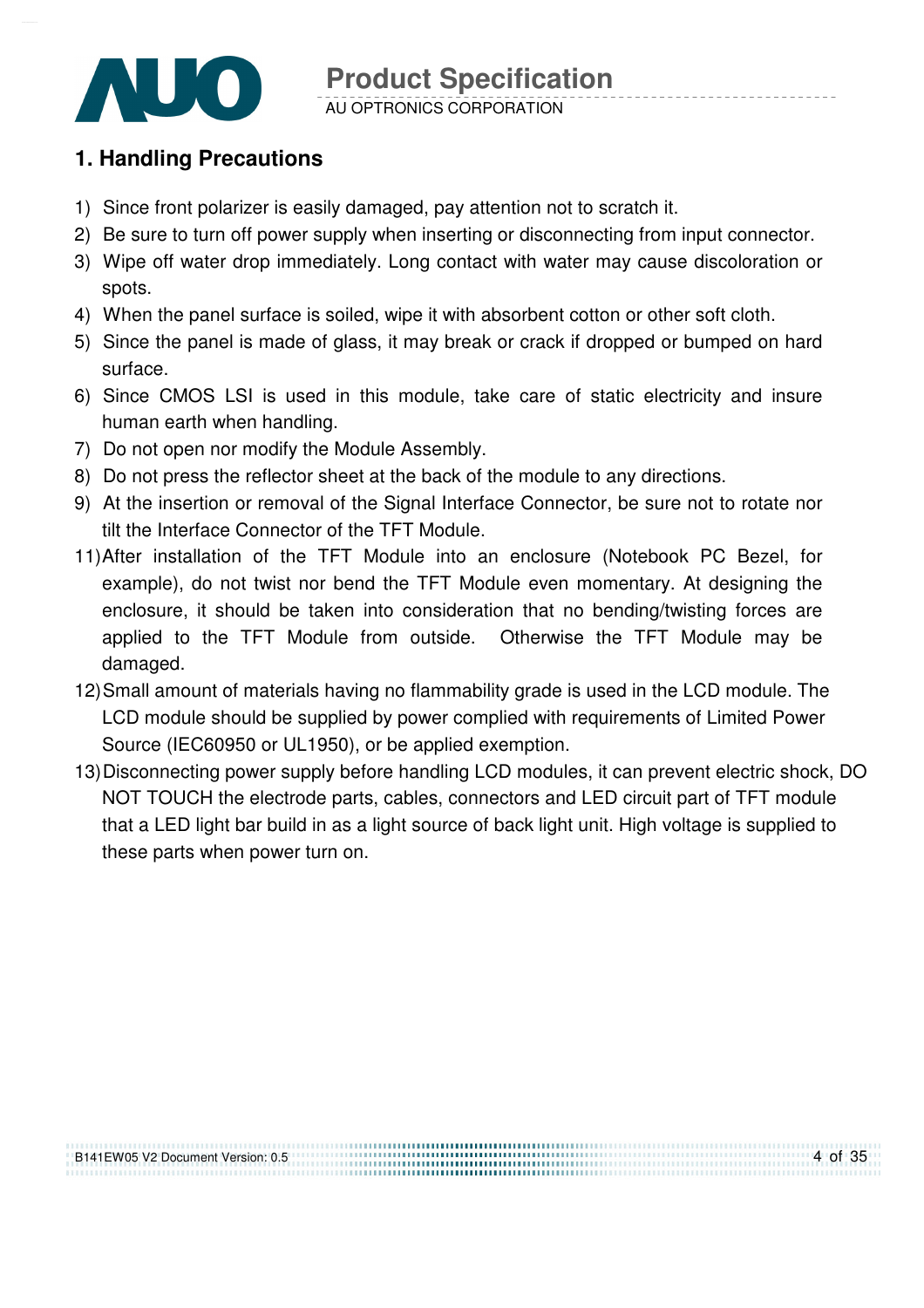

AU OPTRONICS CORPORATION

### **2. General Description**

B141EW05 V2 is a Color Active Matrix Liquid Crystal Display composed of a TFT LCD panel, and LED backlight system. The screen format is intended to support the WXGA (1280(H) x 800(V)) screen and 262k colors (RGB 6-bits data driver) . All input signals are LVDS interface compatible.

B141EW05 V2 is designed for a display unit of notebook style personal computer and industrial machine.

### **2.1 General Specification**

The following items are characteristics summary on the table at 25  $\degree$ C condition:

| <b>Items</b>                    | <b>Unit</b>            |                                        | <b>Specifications</b>                  |       |      |  |
|---------------------------------|------------------------|----------------------------------------|----------------------------------------|-------|------|--|
| Screen Diagonal                 | [mm]                   | 357.7 (14.1W")                         |                                        |       |      |  |
| <b>Active Area</b>              | [mm]                   | 303.36 X 189.6                         |                                        |       |      |  |
| Pixels H x V                    |                        | 1280x3(RGB) x 800                      |                                        |       |      |  |
| <b>Pixel Pitch</b>              | [mm]                   | 0.237                                  |                                        |       |      |  |
| <b>Pixel Format</b>             |                        | <b>B.G.R. Vertical Stripe</b>          |                                        |       |      |  |
| Display Mode                    |                        | Normally White                         |                                        |       |      |  |
| White Luminance (ILED=20mA)     | $\lceil cd/m^2 \rceil$ |                                        | 220 typ. (5 points average)            |       |      |  |
| Note: ILED is LED current       |                        | 187 min. (5 points average)<br>(Note1) |                                        |       |      |  |
| <b>Luminance Uniformity</b>     |                        | 1.25 max. (5 points)                   |                                        |       |      |  |
| <b>Contrast Ratio</b>           |                        | 500 typ                                |                                        |       |      |  |
| <b>Response Time</b>            | [ms]                   | 8 typ / 12 Max                         |                                        |       |      |  |
| Nominal Input Voltage VDD       | [Volt]                 | $+3.3$ typ.                            |                                        |       |      |  |
| <b>Power Consumption</b>        | [Watt]                 |                                        | 4.4 max. (Include Logic and Blu power) |       |      |  |
| Weight                          | [Grams]                | 385 max.                               |                                        |       |      |  |
| Physical Size without inverter, | [mm]                   |                                        | Min.                                   | Typ.  | Max. |  |
| bracket.                        |                        | Length                                 | 319                                    | 319.5 | 320  |  |
|                                 |                        | Width                                  | 205                                    | 205.5 | 206  |  |
|                                 |                        | <b>Thickness</b>                       | 4.8                                    |       | 5.5  |  |
| <b>Electrical Interface</b>     |                        | 1 channel LVDS                         |                                        |       |      |  |
| <b>Surface Treatment</b>        |                        | Glare,                                 |                                        |       |      |  |

B141EW05 V2 Document Version: 0.5

5 of 35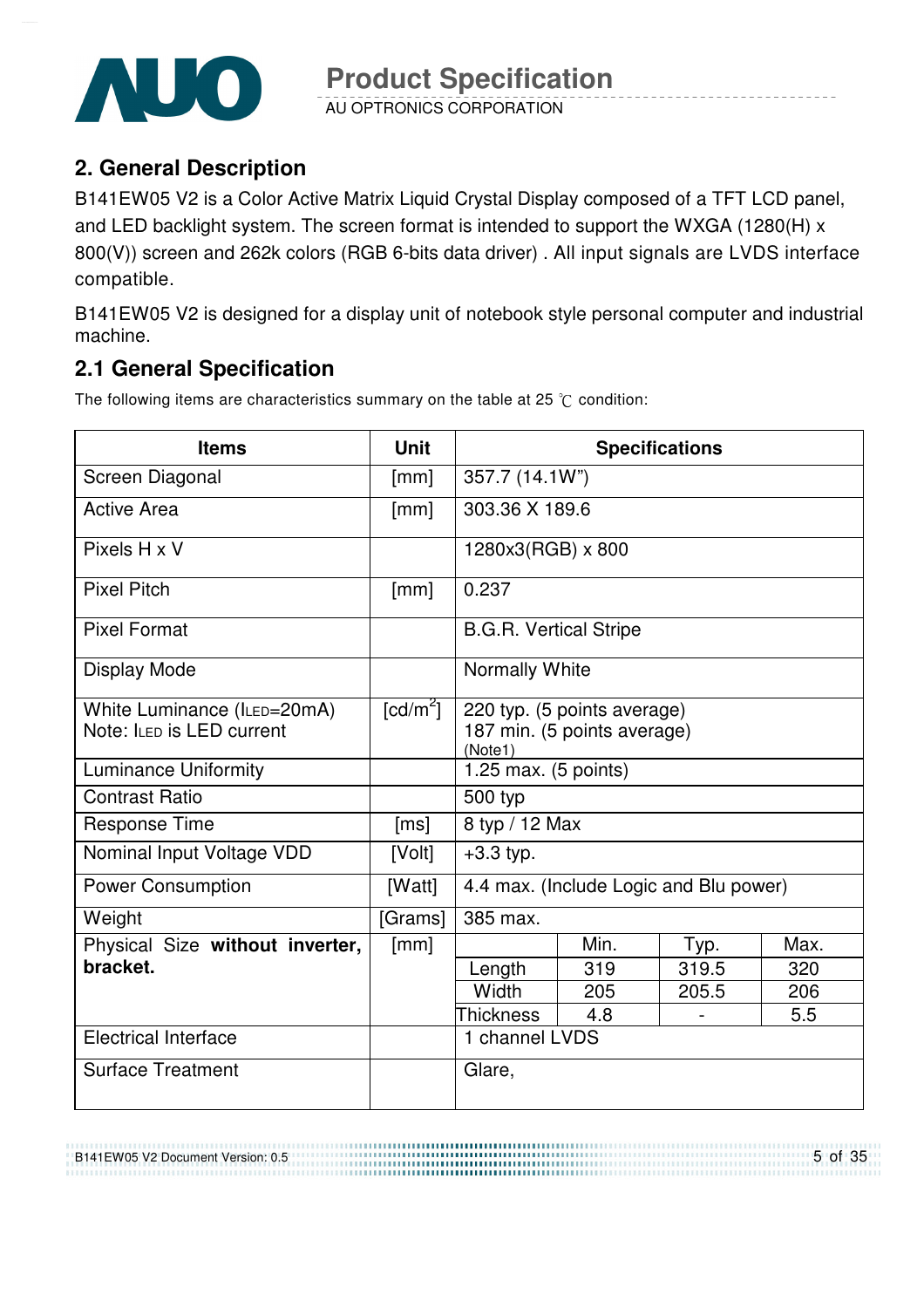

AU OPTRONICS CORPORATION

| <b>Support Color</b>                                      |                                 | 262K colors (RGB 6-bit)      |
|-----------------------------------------------------------|---------------------------------|------------------------------|
| Temperature Range<br>Operating<br>Storage (Non-Operating) | $\rm \left[^{^{\circ}C}\right]$ | 0 to $+50$<br>$-20$ to $+65$ |
| <b>RoHS Compliance</b>                                    |                                 | <b>RoHS Compliance</b>       |

### **2.2 Optical Characteristics**

The optical characteristics are measured under stable conditions at 25 $\degree$  (Room Temperature) :

| Item                                     | <b>Symbol</b>          | <b>Conditions</b>            | Min.           | Typ.           | Max.                    | <b>Unit</b>       | <b>Note</b>    |
|------------------------------------------|------------------------|------------------------------|----------------|----------------|-------------------------|-------------------|----------------|
| <b>White Luminance</b><br>ILED=20mA      |                        | 5 points average             | 187            | 220            |                         | cd/m <sup>2</sup> | 1, 4, 5.       |
|                                          | $\theta$ R             | <b>Horizontal</b><br>(Right) | 40             | 45             | $\blacksquare$          |                   |                |
| <b>Viewing Angle</b>                     | $\theta_L$             | $CR = 10$<br>(Left)          | 40             | 45             |                         | degree            |                |
|                                          | $\phi$ н               | <b>Vertical</b><br>(Upper)   | 10             | 15             |                         |                   | 4, 9           |
|                                          | $\phi_L$               | $CR = 10$<br>(Lower)         | 30             | 35             |                         |                   |                |
| Luminance<br><b>Uniformity</b>           | $\delta$ <sub>5P</sub> | <b>5 Points</b>              |                | $\blacksquare$ | 1.25                    |                   | 1, 3, 4        |
| Luminance<br><b>Uniformity</b>           | $\delta$ 13P           | <b>13 Points</b>             | $\blacksquare$ | $\blacksquare$ | 1.50                    |                   | 2, 3, 4        |
| <b>Contrast Ratio</b>                    | <b>CR</b>              |                              | 300            | 400            | $\blacksquare$          |                   | 4, 6           |
| <b>Cross talk</b>                        | %                      |                              |                |                | $\overline{\mathbf{4}}$ |                   | 4, 7           |
|                                          | $T_{r}$                | <b>Rising</b>                |                | 6              | 10                      | msec              | 4, 8           |
| <b>Response Time</b>                     | $T_{\rm f}$            | <b>Falling</b>               |                | $\mathbf 2$    | 5                       |                   |                |
|                                          | $T_{\rm RT}$           | <b>Rising + Falling</b>      |                | 8              | 12                      |                   |                |
|                                          | <b>Red x</b>           |                              | 0.556          | 0.586          | 0.616                   |                   |                |
|                                          | <b>Red y</b>           |                              | 0.316          | 0.346          | 0.376                   |                   |                |
|                                          | <b>Green x</b>         |                              | 0.311          | 0.341          | 0.371                   |                   |                |
| Color /                                  | <b>Green y</b>         |                              | 0.546          | 0.576          | 0.606                   |                   |                |
| <b>Chromaticity</b><br><b>Coodinates</b> | <b>Blue x</b>          | <b>CIE 1931</b>              | 0.127          | 0.157          | 0.187                   |                   | $\overline{4}$ |
|                                          | <b>Blue y</b>          |                              | 0.090          | 0.120          | 0.150                   |                   |                |
|                                          | White x                |                              | 0.283          | 0.313          | 0.343                   |                   |                |
|                                          | White y                |                              | 0.299          | 0.329          | 0.359                   |                   |                |
| <b>NTSC</b>                              | $\%$                   |                              |                | 45             |                         |                   |                |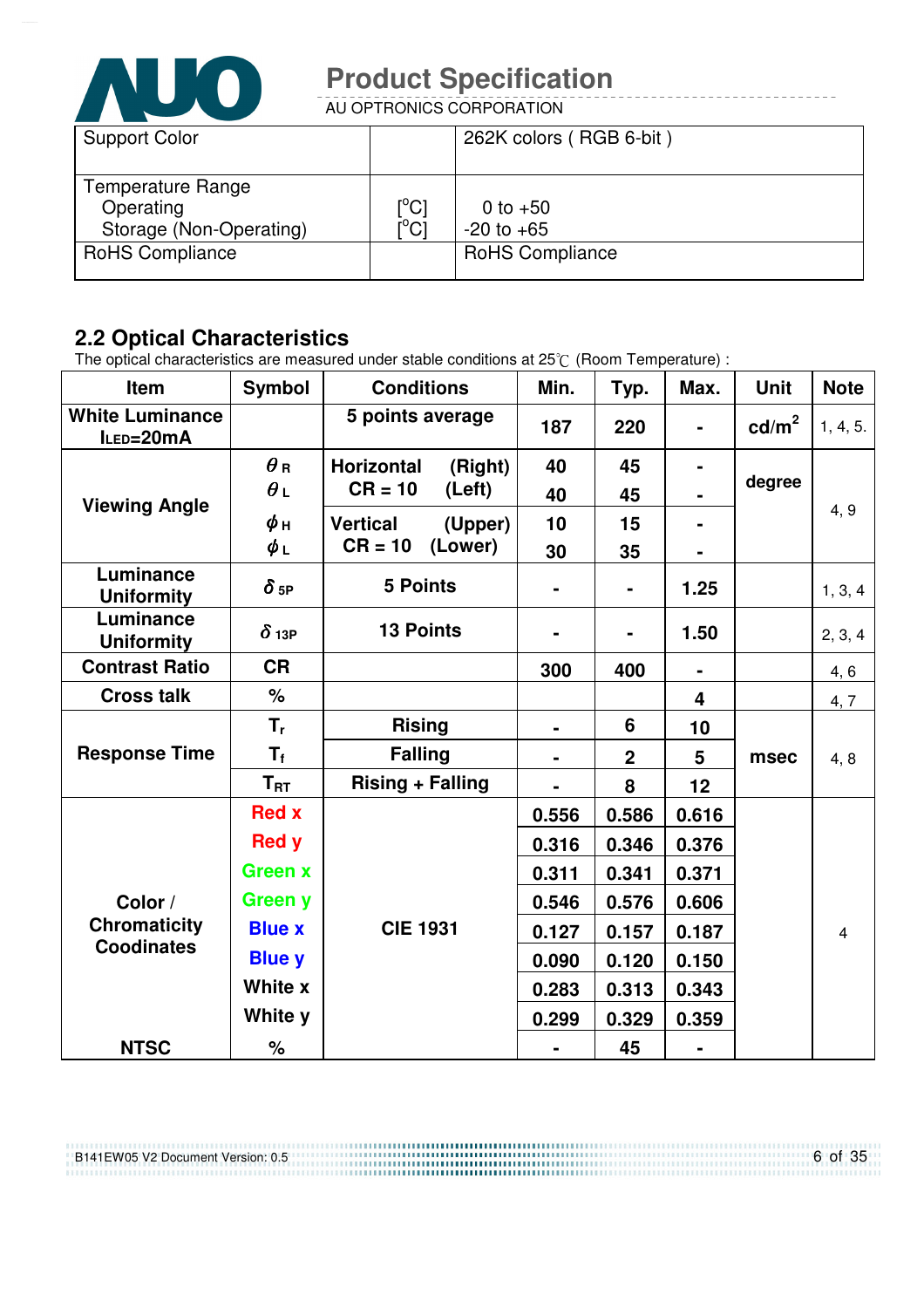

AU OPTRONICS CORPORATION

**Note 1**: 5 points position (Ref: Active area)



**Note 2**: 13 points position (Ref: Active area)



**Note 3**: The luminance uniformity of 5 or13 points is defined by dividing the maximum luminance values by the minimum test point luminance

| $\delta$ ws              |  | Maximum Brightness of five points     |
|--------------------------|--|---------------------------------------|
|                          |  | Minimum Brightness of five points     |
|                          |  | Maximum Brightness of thirteen points |
| $\delta$ W <sub>13</sub> |  | Minimum Brightness of thirteen points |
|                          |  |                                       |

**Note 4**: Measurement method

B141EW05 V2 Document Version: 0.5 7 of 35 ,,,,,,,,,,,,,,,,,,,,,,,,,,,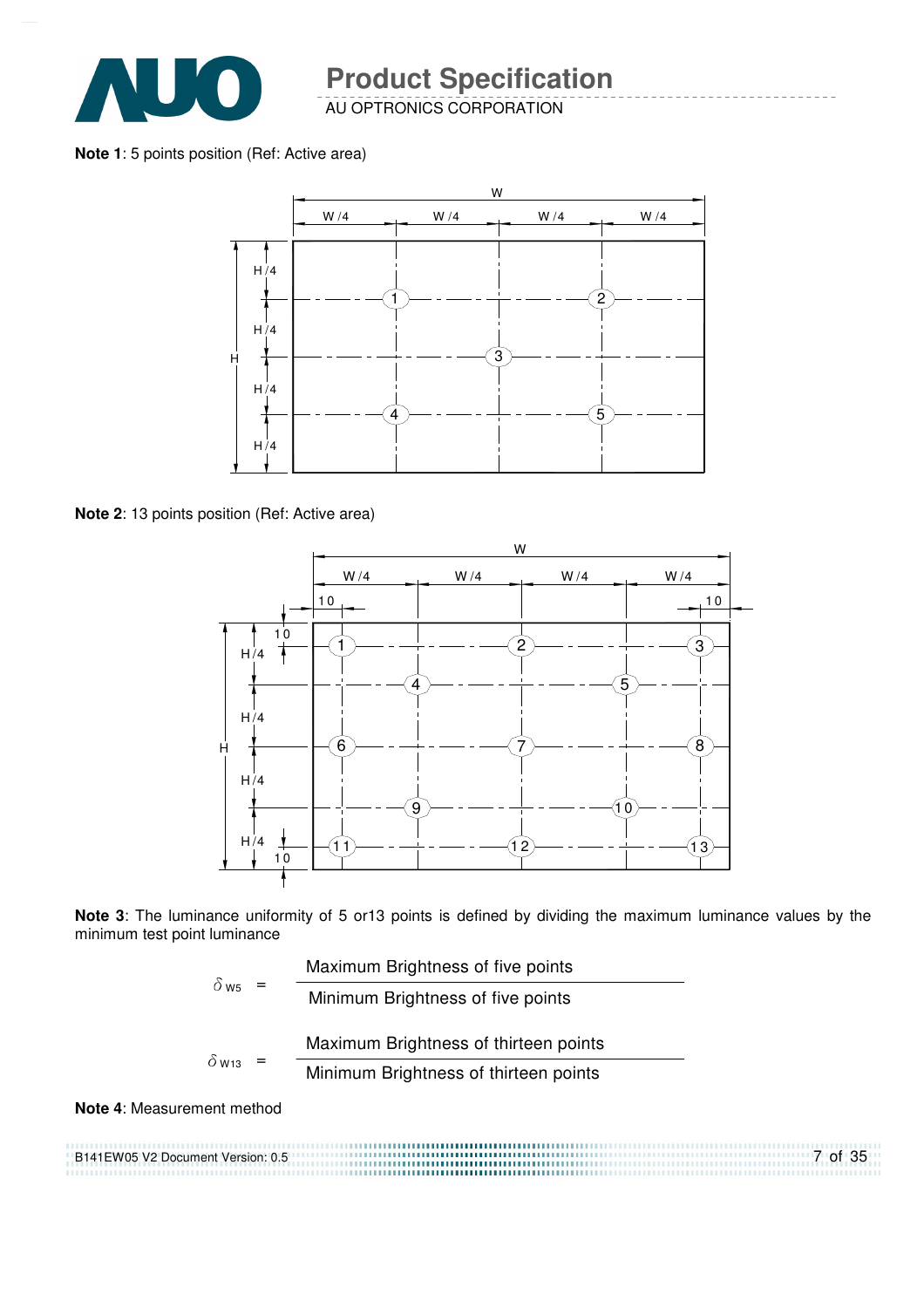

AU OPTRONICS CORPORATION

The LCD module should be stabilized at given temperature for 30 minutes to avoid abrupt temperature change during measuring. In order to stabilize the luminance, the measurement should be executed after lighting Backlight for 30 minutes in a stable, windless and dark room, , and it should be measured in the center of screen.



Center of the screen

**Note 5** : Definition of Average Luminance of White (Y<sub>L</sub>):

Measure the luminance of gray level 63 at 5 points  $Y_L = [L (1) + L (2) + L (3) + L (4) + L (5)] / 5$ L (x) is corresponding to the luminance of the point X at Figure in Note (1).

#### **Note 6** : Definition of contrast ratio:

Contrast ratio is calculated with the following formula.

Contrast ratio  $(CR)$ = Brightness on the "White" state Brightness on the "Black" state

**Note 7** : Definition of Cross Talk (CT)

 $CT = |Y_B - Y_A| / Y_A \times 100$  (%)

**Where** 

YA = Luminance of measured location without gray level 0 pattern (cd/m2)

| B141EW05 V2 Document Version: 0.5 | 8 of 35 |
|-----------------------------------|---------|
|                                   |         |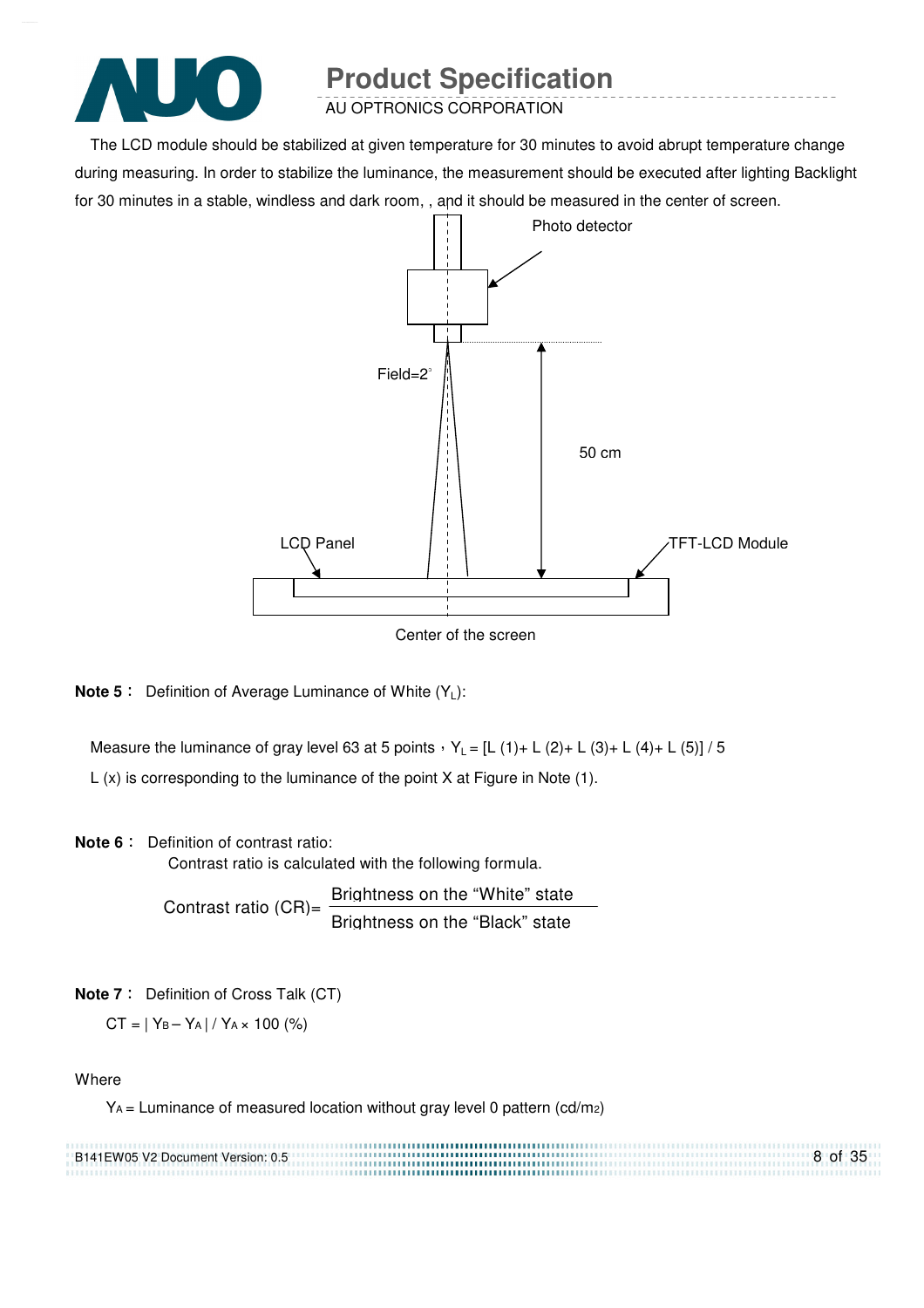

AU OPTRONICS CORPORATION

 $Y_B$  = Luminance of measured location with gray level 0 pattern (cd/m<sub>2</sub>)



**Note 8**: Definition of response time:

The output signals of BM-7 or equivalent are measured when the input signals are changed from "Black" to "White" (falling time) and from "White" to "Black" (rising time), respectively. The response time interval between the 10% and 90% of amplitudes. Refer to figure as below.



| B141EW05 V2 Document Version: 0.5 | 9 of 35 |
|-----------------------------------|---------|
|                                   |         |
|                                   |         |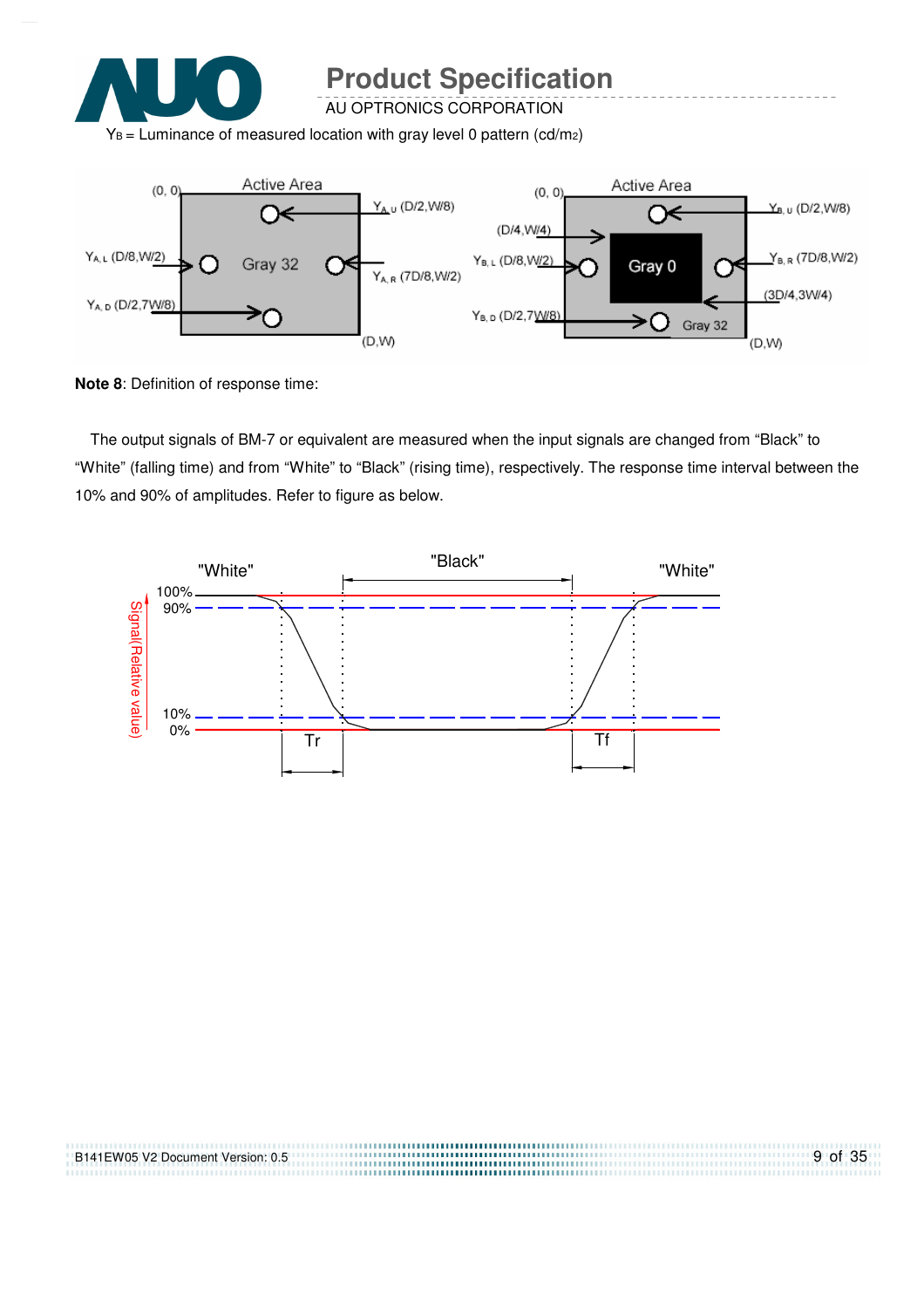

AU OPTRONICS CORPORATION

#### **Note 9**. Definition of viewing angle

Viewing angle is the measurement of contrast ratio  $\geq$  10, at the screen center, over a 180° horizontal and 180° vertical range (off-normal viewing angles). The 180° viewing angle range is broken down as follows; 90° (θ) horizontal left and right and 90° (Φ) vertical, high (up) and low (down). The measurement direction is typically perpendicular to the display surface with the screen rotated about its center to develop the desired measurement viewing angle.



| B141EW05 V2 Document Version: 0.5 | $10$ of $35$ |
|-----------------------------------|--------------|
|                                   |              |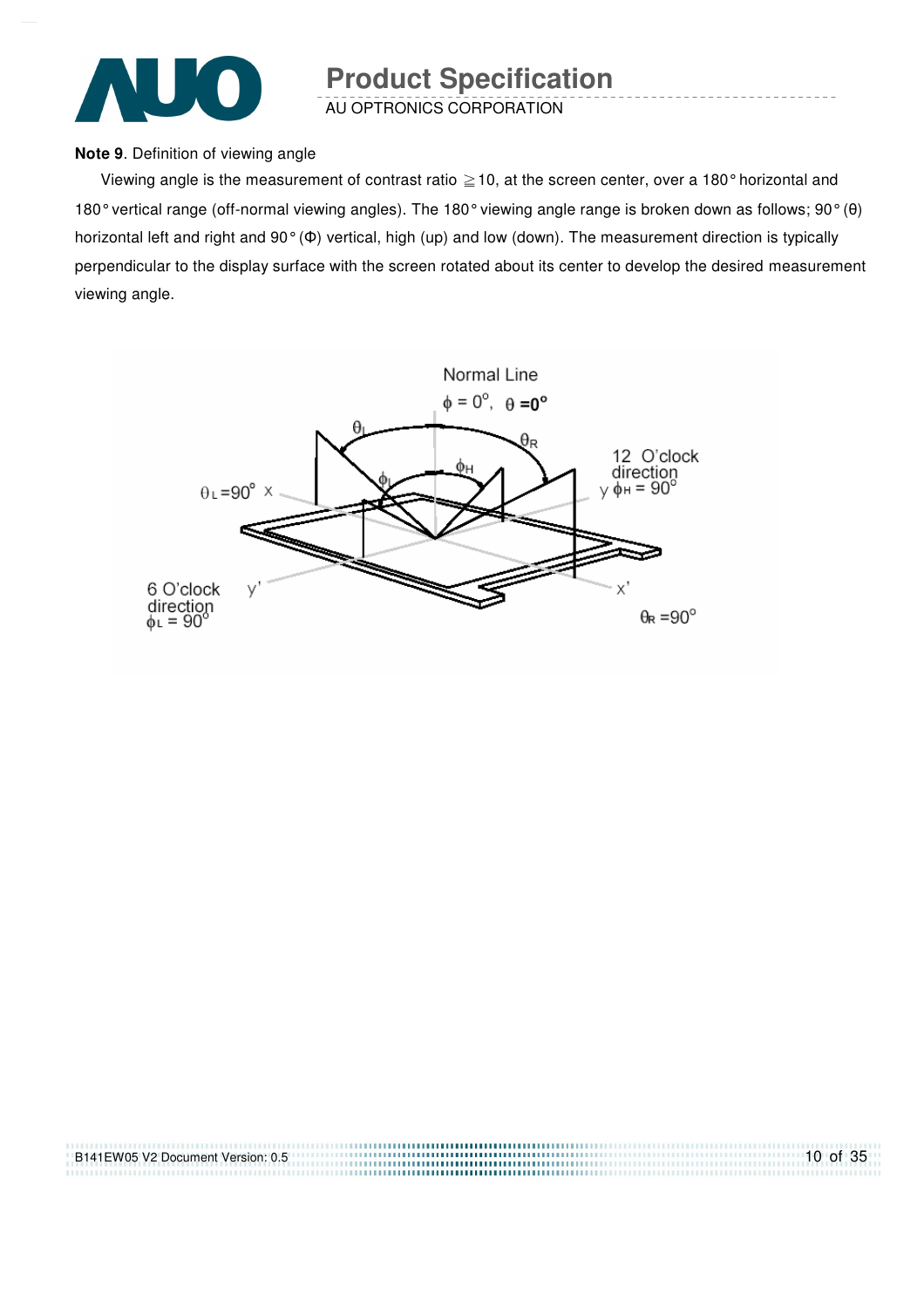

AU OPTRONICS CORPORATION

### **3. Functional Block Diagram**

The following diagram shows the functional block of the 14.1 inches wide Color TFT/LCD 30 Pin One ch / connector Module:



................................ 

B141EW05 V2 Document Version: 0.5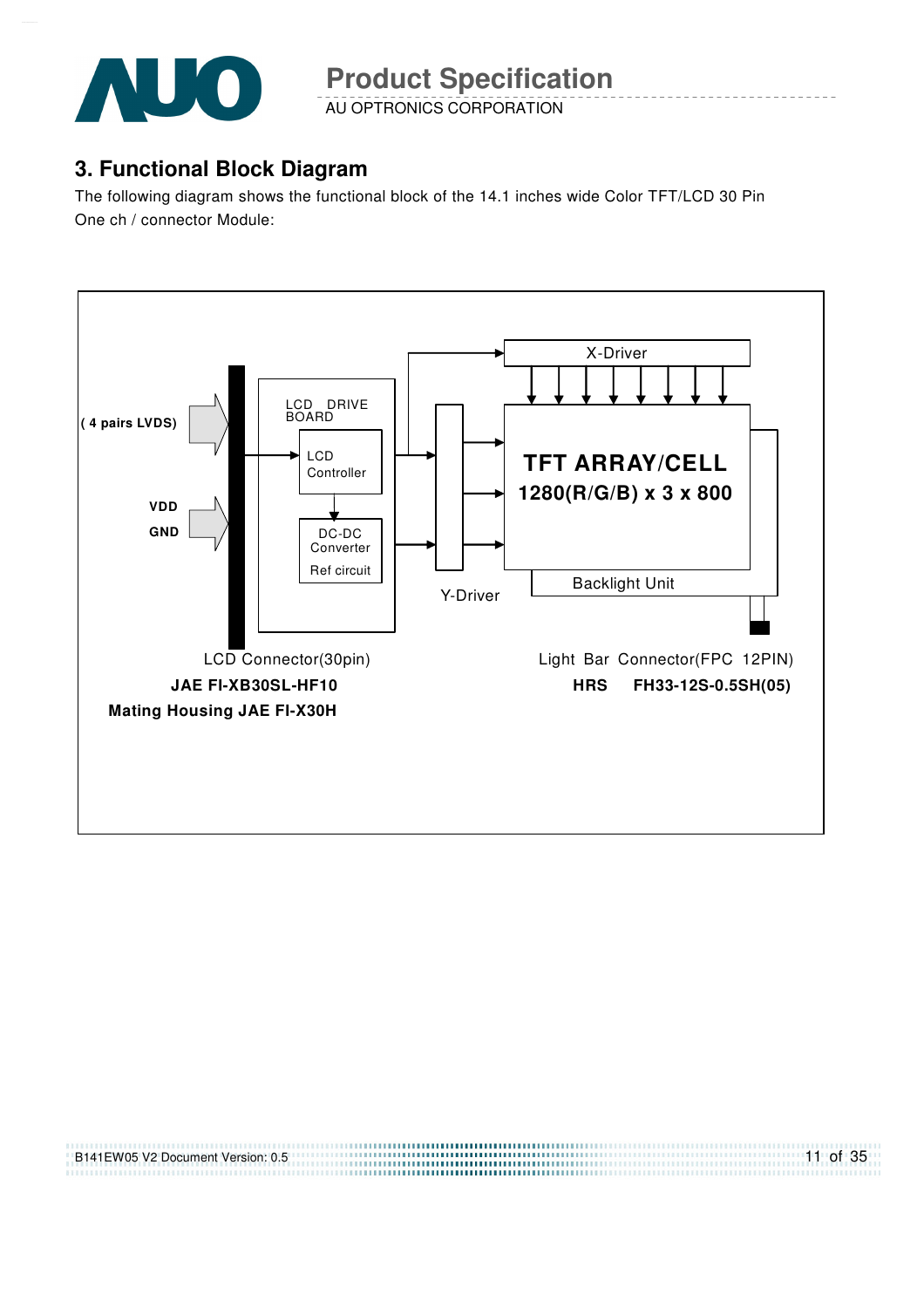

AU OPTRONICS CORPORATION

### **4. Absolute Maximum Ratings**

An absolute maximum rating of the module is as following:

#### **4.1 Absolute Ratings of TFT LCD Module**

| Item                    | Svmbol | Min  | <b>Max</b> | Unit   | <b>Conditions</b> |
|-------------------------|--------|------|------------|--------|-------------------|
| Logic/LCD Drive Voltage | Vin    | ن.∪- | +4.0       | [Volt] | Note              |

#### **4.2 Absolute Ratings of Backlight Unit**

| ltem                  | Svmbol       | Min                      | Typ               | Unit     | <b>Conditions</b> |
|-----------------------|--------------|--------------------------|-------------------|----------|-------------------|
| LED Light bar Driving | VLED         |                          | 25.2 (Row Output) | [Volt]   | Note 1,2,3        |
| LED Light bar Driving | <b>I</b> LED | $\overline{\phantom{0}}$ | 20 (Row Output)   | [mA] rms | Note $1,3$        |

### **4.3 Absolute Ratings of Environment**

| <b>Item</b>                  | Symbol     | Min   | Max   | Unit                                    | <b>Conditions</b> |
|------------------------------|------------|-------|-------|-----------------------------------------|-------------------|
| <b>Operating Temperature</b> | TOP        |       | $+50$ | $\mathsf{I}^\circ\mathsf{C}$            | Note 4            |
| <b>Operation Humidity</b>    | <b>HOP</b> | 8     | 95    | [%RH]                                   | Note 4            |
| Storage Temperature          | TST        | $-20$ | $+65$ | $\mathsf{I}^\circ\mathsf{C} \mathsf{I}$ | Note 4            |
| <b>Storage Humidity</b>      | <b>HST</b> | 5     | 95    | [%RH]                                   | Note 4            |

Note 1: At Ta (25°C)

Note  $2: I_{LED} = 20mA$ 

Note 3: LED specification refer to section 5.2

Note 4: For quality performance, please refer to AUO IIS (Incoming Inspection Standard).



12 of 35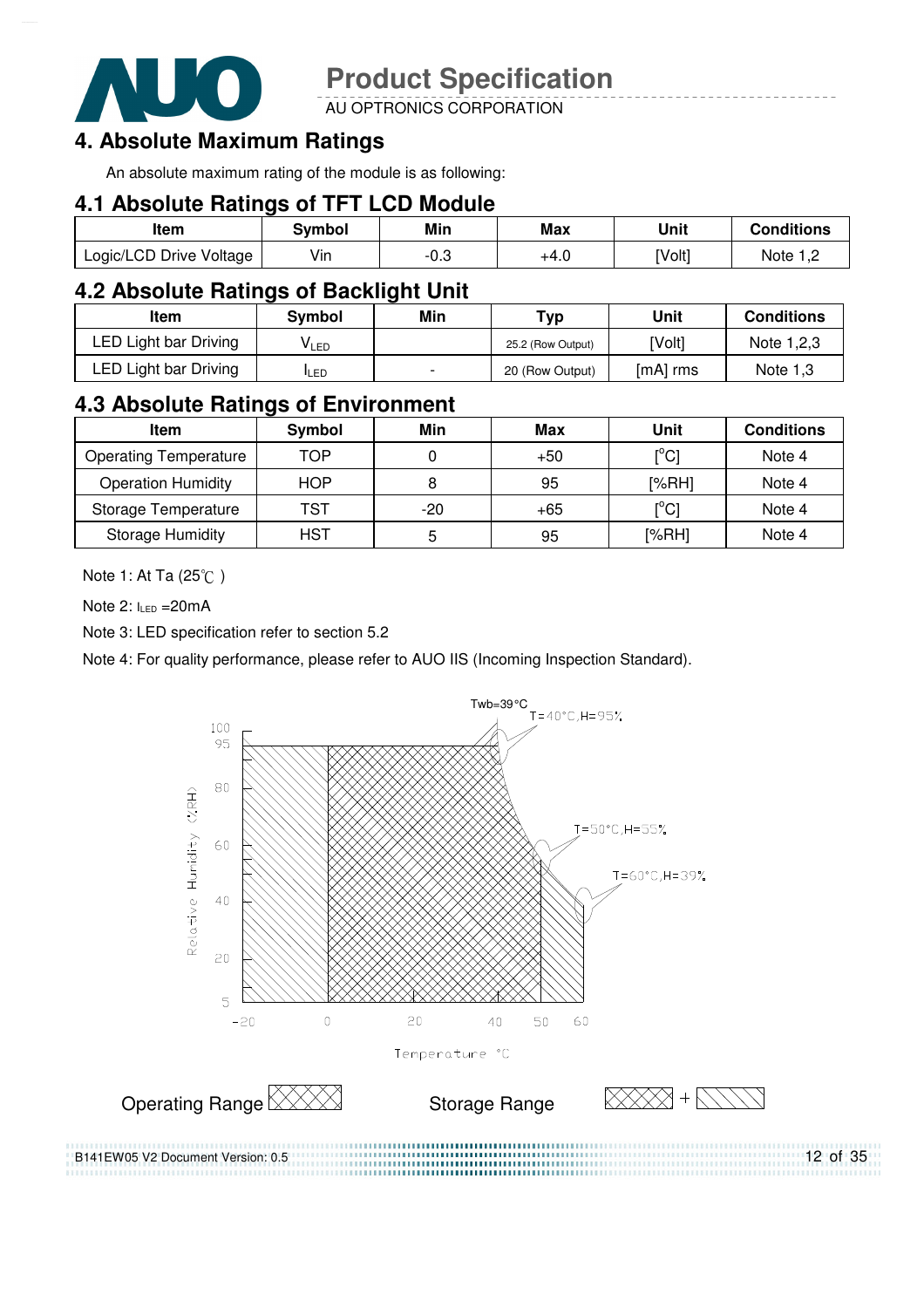AU OPTRONICS CORPORATION

#### **5. Electrical characteristics**

### **5.1 TFT LCD Module**

#### **5.1.1 Power Specification**

Input power specifications are as follows;

The power specification are measured under  $25^{\circ}$ C and frame frenquency under 60Hz

| <b>Symble</b> | <b>Parameter</b>                                      | <b>Min</b>               | Typ | <b>Max</b> | <b>Units</b> | <b>Note</b> |
|---------------|-------------------------------------------------------|--------------------------|-----|------------|--------------|-------------|
| <b>VDD</b>    | Logic/LCD Drive<br>Voltage                            | 3.0                      | 3.3 | 3.6        | [Volt]       |             |
| <b>PDD</b>    | <b>VDD Power</b>                                      | -                        |     | 1.1        | [Watt]       | Note $1/2$  |
| IDD           | <b>IDD Current</b>                                    | $\overline{\phantom{a}}$ | 350 | 450        | [mA]         | Note $1/2$  |
| <b>IRush</b>  | <b>Inrush Current</b>                                 | $\overline{\phantom{a}}$ |     | 2000       | [mA]         | Note 3      |
| <b>VDDrp</b>  | Allowable<br>Logic/LCD Drive<br><b>Ripple Voltage</b> | $\overline{\phantom{a}}$ |     | 100        | [mV]<br>p-p  |             |

Note 1: Maximum Measurement Condition: Black Pattern

Note 2 : Typical Measurement Condition: Mosaic Pattern

Note 3: Measure Condition



13 of 35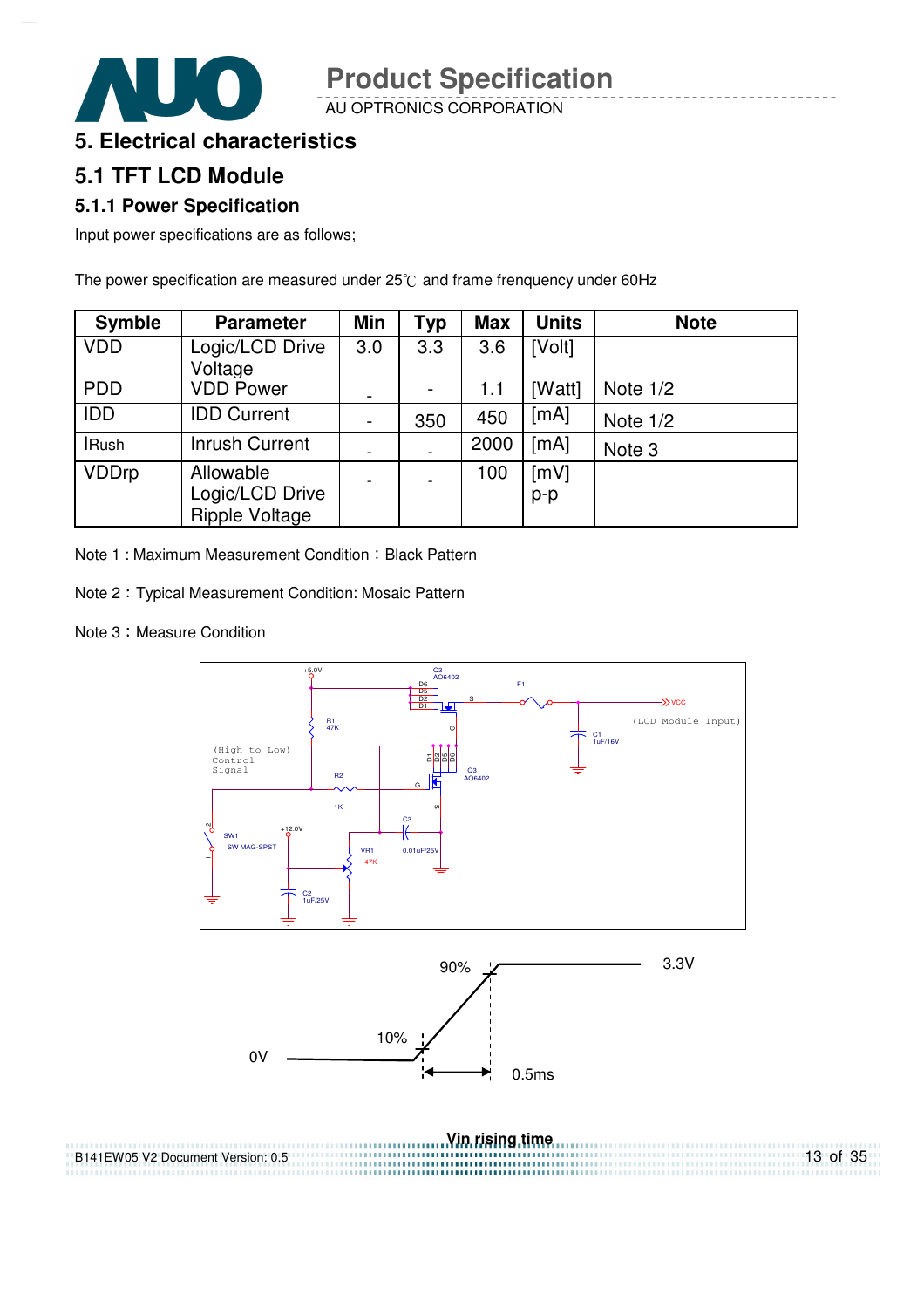

AU OPTRONICS CORPORATION

#### **5.1.2 Signal Electrical Characteristics**

Input signals shall be low or High-impedance state when VDD is off. It is recommended to refer the specifications of THC63LVDF84A (Thine Electronics Inc.) in detail.

Signal electrical characteristics are as follows;

| <b>Parameter</b> | <b>Condition</b>                                 | Min    | <b>Max</b> | <b>Unit</b> |
|------------------|--------------------------------------------------|--------|------------|-------------|
| Vth              | Differential Input High<br>Threshold (Vcm=+1.2V) |        | 100        | [mV]        |
| Vtl              | Differential Input Low<br>Threshold (Vcm=+1.2V)  | $-100$ |            | [mV]        |
| Vcm              | Differential Input<br>Common Mode Voltage        | 1.125  | 1.375      | [V]         |

Note: LVDS Signal Waveform

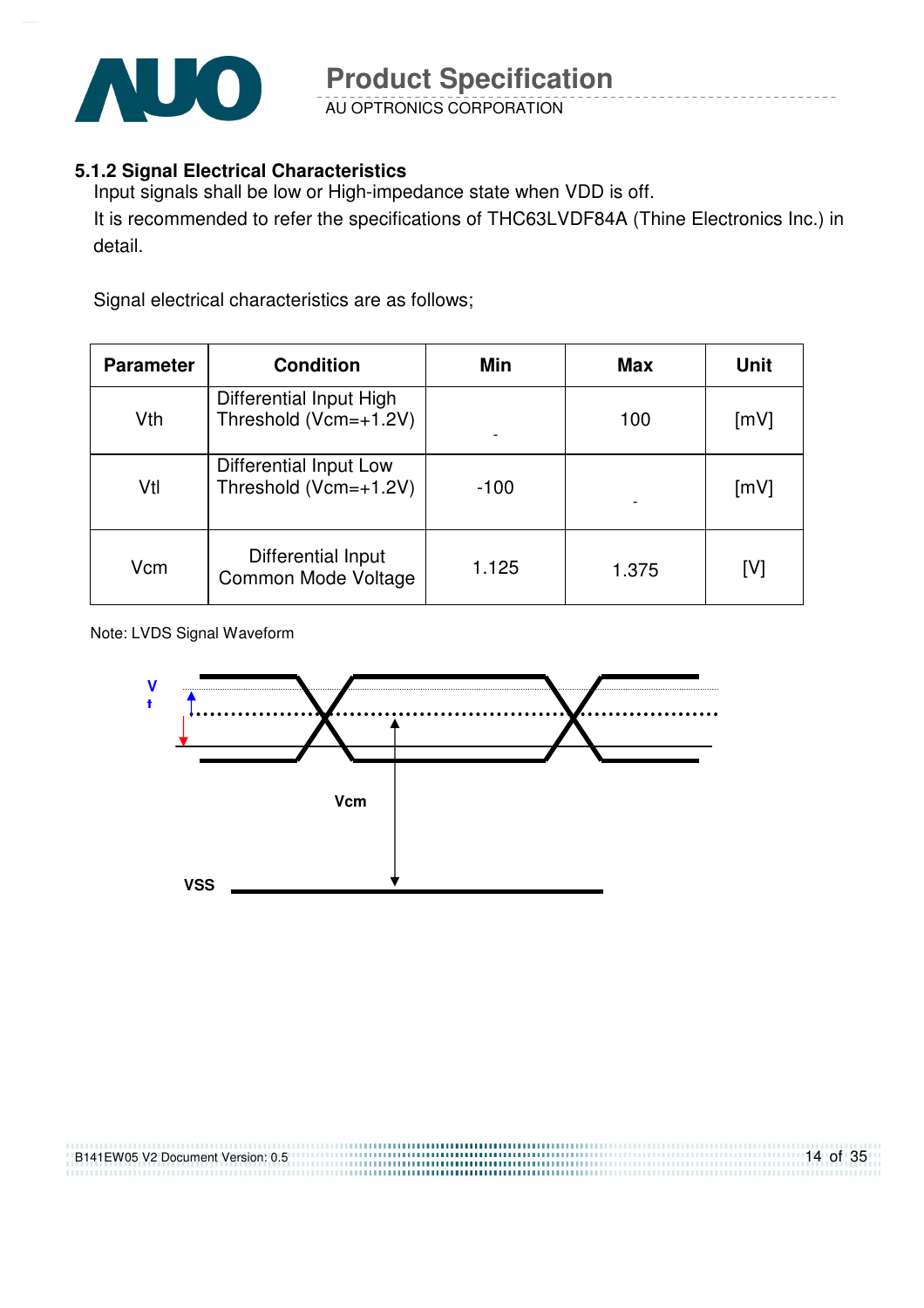

AU OPTRONICS CORPORATION

LED Parameter guideline for LED driving selection (Ref. Remark 1)

| <b>Parameter</b>           | <b>Symbol</b> | Min    | Typ  | <b>Max</b> | <b>Units</b> | <b>Condition</b>   |
|----------------------------|---------------|--------|------|------------|--------------|--------------------|
| <b>LED Forward Voltage</b> | VF            | 2.95   | 3.15 | 3.35       | [Volt]       | $(Ta=25^{\circ}C)$ |
|                            |               |        |      |            |              | Note 1             |
| <b>LED Forward Current</b> | ΙF            |        | 20   | 30         | [mA]         | $(Ta=25^{\circ}C)$ |
|                            |               |        |      |            |              | Note 1             |
| <b>LED Life-Time</b>       | N/A           | 10,000 |      |            | Hour         | (Ta=25℃)           |
|                            |               |        |      |            |              | $I_F=20$ mA        |
|                            |               |        |      |            |              | Note 2             |

**Note 1:** Calculator value for LED chip specification

**Note 2:** The LED life-time define as the estimated time to 50% degradation of initial luminous.

| B141EW05 V2 Document Version: 0.5 | $15$ of $35$ |
|-----------------------------------|--------------|
|                                   |              |
|                                   |              |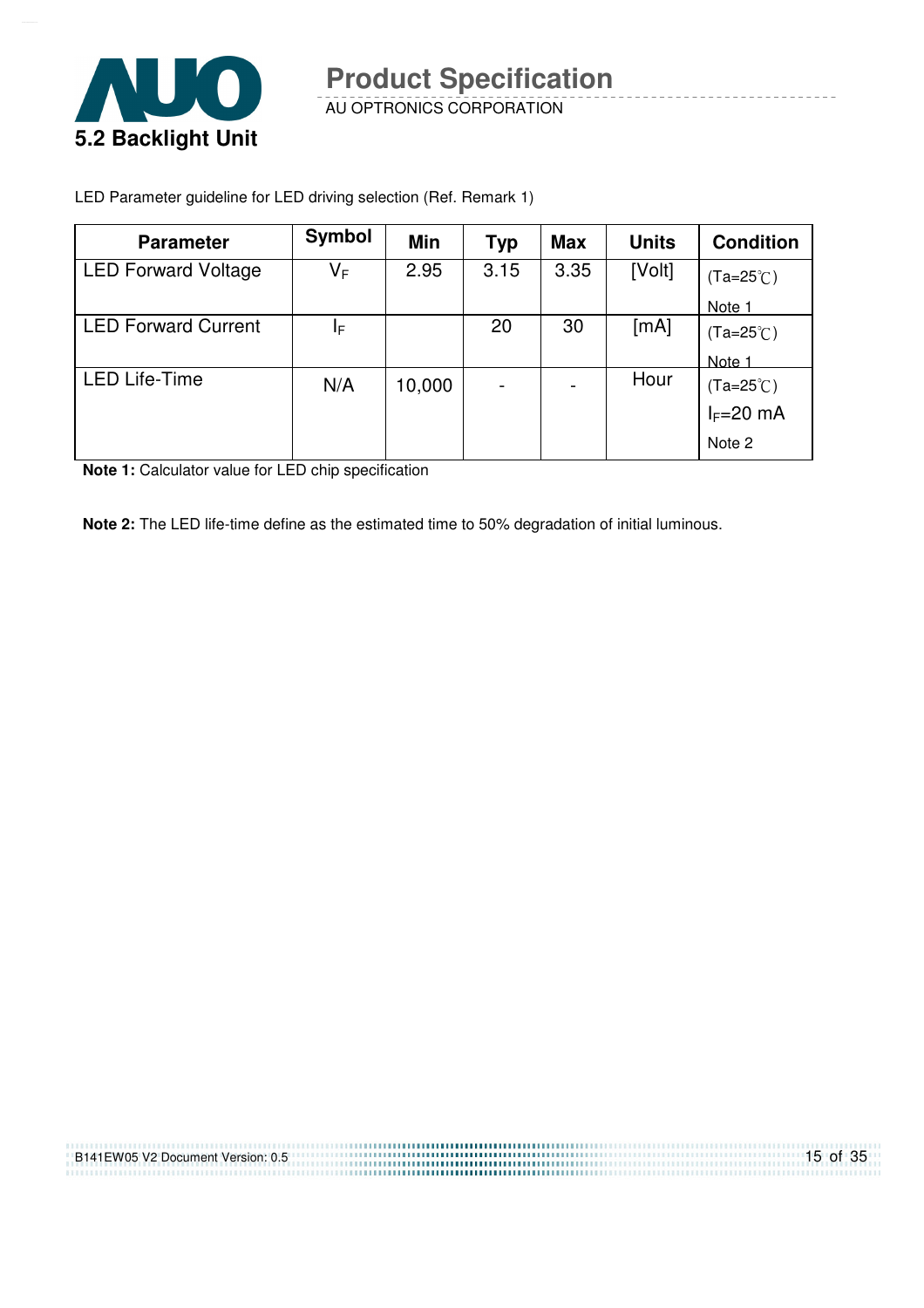

AU OPTRONICS CORPORATION **Product Specification** 

### **6. Signal Characteristic**

### **6.1 Pixel Format Image**

Following figure shows the relationship of the input signals and LCD pixel format.

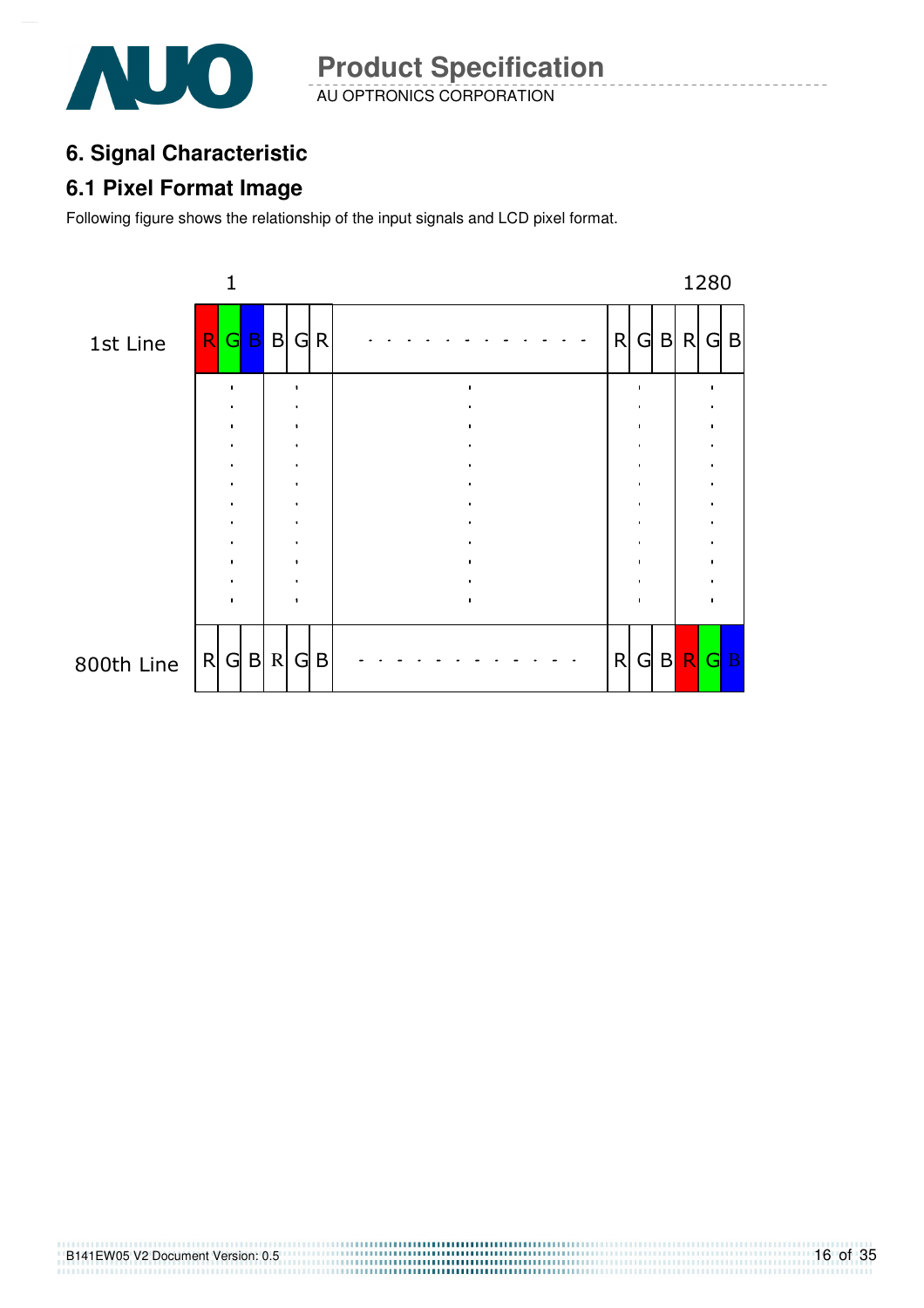

AU OPTRONICS CORPORATION

### **6.2 The input data format**



| <b>Signal Name</b>                                                                                       | <b>Description</b>                                                                                                                                             |                                                                                                                                                 |
|----------------------------------------------------------------------------------------------------------|----------------------------------------------------------------------------------------------------------------------------------------------------------------|-------------------------------------------------------------------------------------------------------------------------------------------------|
| R <sub>5</sub><br>R <sub>4</sub><br>R <sub>3</sub><br>R <sub>2</sub><br>R <sub>1</sub><br>R <sub>0</sub> | Red Data 5 (MSB)<br>Red Data 4<br>Red Data 3<br>Red Data 2<br>Red Data 1<br>Red Data 0 (LSB)<br>Red-pixel Data                                                 | Red-pixel Data<br>Each red pixel's brightness data consists of<br>these 6 bits pixel data.                                                      |
| G <sub>5</sub><br>G <sub>4</sub><br>G <sub>3</sub><br>G <sub>2</sub><br>G <sub>1</sub><br>G <sub>0</sub> | Green Data 5 (MSB)<br>Green Data 4<br>Green Data 3<br>Green Data 2<br>Green Data 1<br>Green Data 0 (LSB)                                                       | Green-pixel Data<br>Each green pixel's brightness data consists of<br>these 6 bits pixel data.                                                  |
| <b>B5</b><br><b>B4</b><br>B <sub>3</sub><br><b>B2</b><br><b>B1</b><br>B <sub>0</sub>                     | Green-pixel Data<br>Blue Data 5 (MSB)<br>Blue Data 4<br><b>Blue Data 3</b><br><b>Blue Data 2</b><br>Blue Data 1<br>Blue Data 0 (LSB)<br><b>Blue-pixel Data</b> | <b>Blue-pixel Data</b><br>Each blue pixel's brightness data consists of<br>these 6 bits pixel data.                                             |
| <b>RxCLKIN</b>                                                                                           | Data Clock                                                                                                                                                     | The signal is used to strobe the pixel data and<br>DE signals. All pixel data shall be valid at the<br>falling edge when the DE signal is high. |
| DE                                                                                                       | <b>Display Timing</b>                                                                                                                                          | This signal is strobed at the falling edge of<br>RxCLKIN. When the signal is high, the pixel<br>data shall be valid to be displayed.            |
| VS                                                                                                       | <b>Vertical Sync</b>                                                                                                                                           | The signal is synchronized to RxCLKIN.                                                                                                          |
| <b>HS</b>                                                                                                | <b>Horizontal Sync</b>                                                                                                                                         | The signal is synchronized to RxCLKIN.                                                                                                          |

Note: Output signals from any system shall be low or High-impedance state when VDD is off.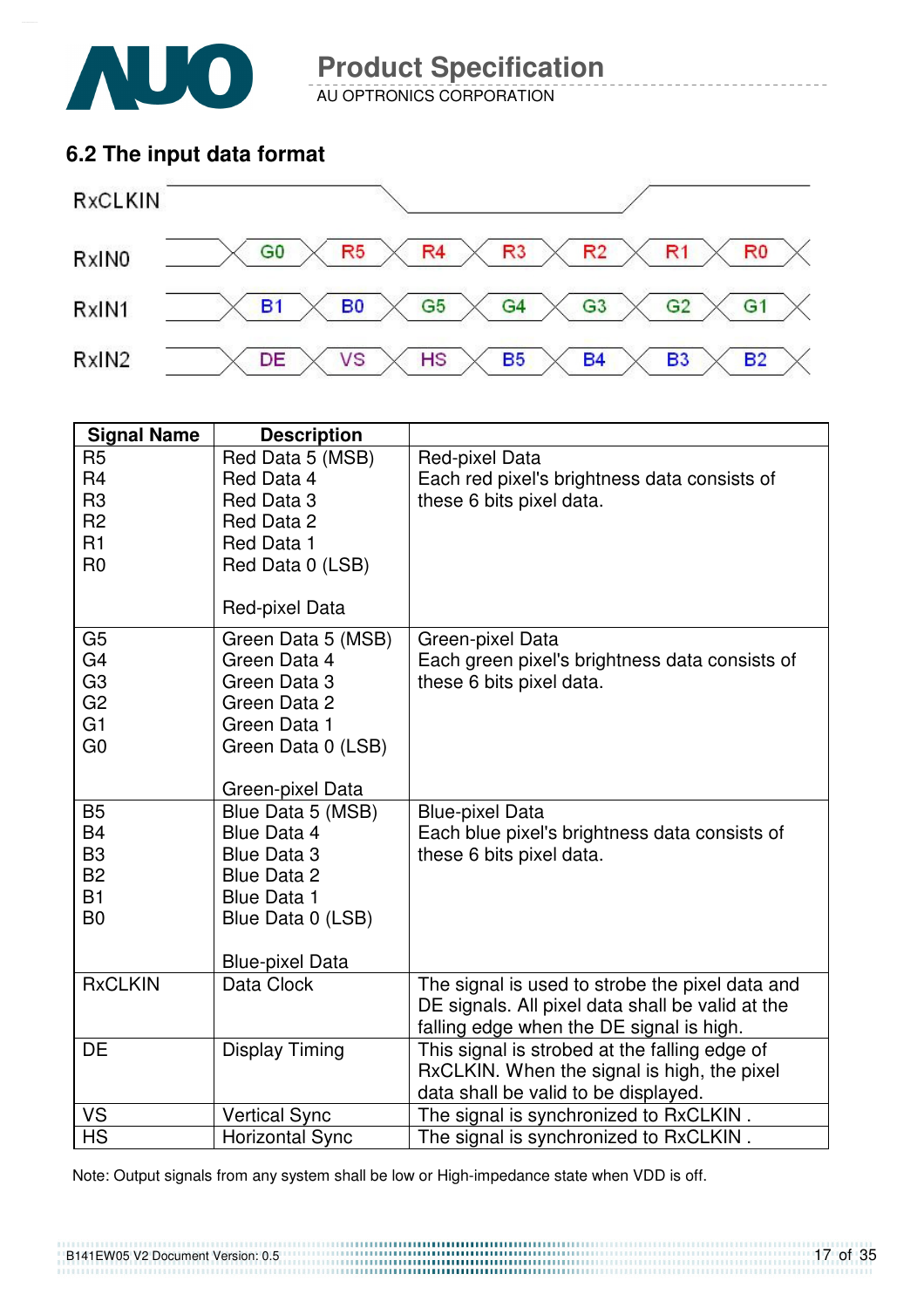

AU OPTRONICS CORPORATION

### **6.3 Signal Description/Pin Assignment**

| PIN#           | <b>Symbol</b>      | <b>Function</b>                                  |
|----------------|--------------------|--------------------------------------------------|
| 1              | <b>GND</b>         | Ground                                           |
| $\overline{2}$ | <b>VDD</b>         | +3.3V Power Supply                               |
| 3              | <b>VDD</b>         | +3.3V Power Supply                               |
| 4              | <b>VEDID</b>       | +3.3V EDID Power                                 |
| 5              | <b>NC</b>          | No Connection (Reserve for AUO test)             |
| 6              | <b>CLKEDID</b>     | <b>EDID Clock Input</b>                          |
| $\overline{7}$ | <b>DATAEDID</b>    | <b>EDID Data Input</b>                           |
| 8              | RxIN0-             | -LVDS differential data input (R0-R5, G0)        |
| 9              | RxIN0+             | +LVDS differential data input (R0-R5, G0)        |
| 10             | <b>GND</b>         | Ground                                           |
| 11             | RxIN1-             | -LVDS differential data input(G1-G5, B0-B1)      |
| 12             | $RxIN1+$           | +LVDS differential data input(G1-G5, B0-B1)      |
| 13             | <b>GND</b>         | Ground                                           |
| 14             | RxIN2-             | -LVDS differential data input(B2-B5, HS, VS, DE) |
| 15             | RxIN <sub>2+</sub> | +LVDS differential data input(B2-B5, HS, VS, DE) |

LVDS is a differential signal technology for LCD interface and high speed data transfer device.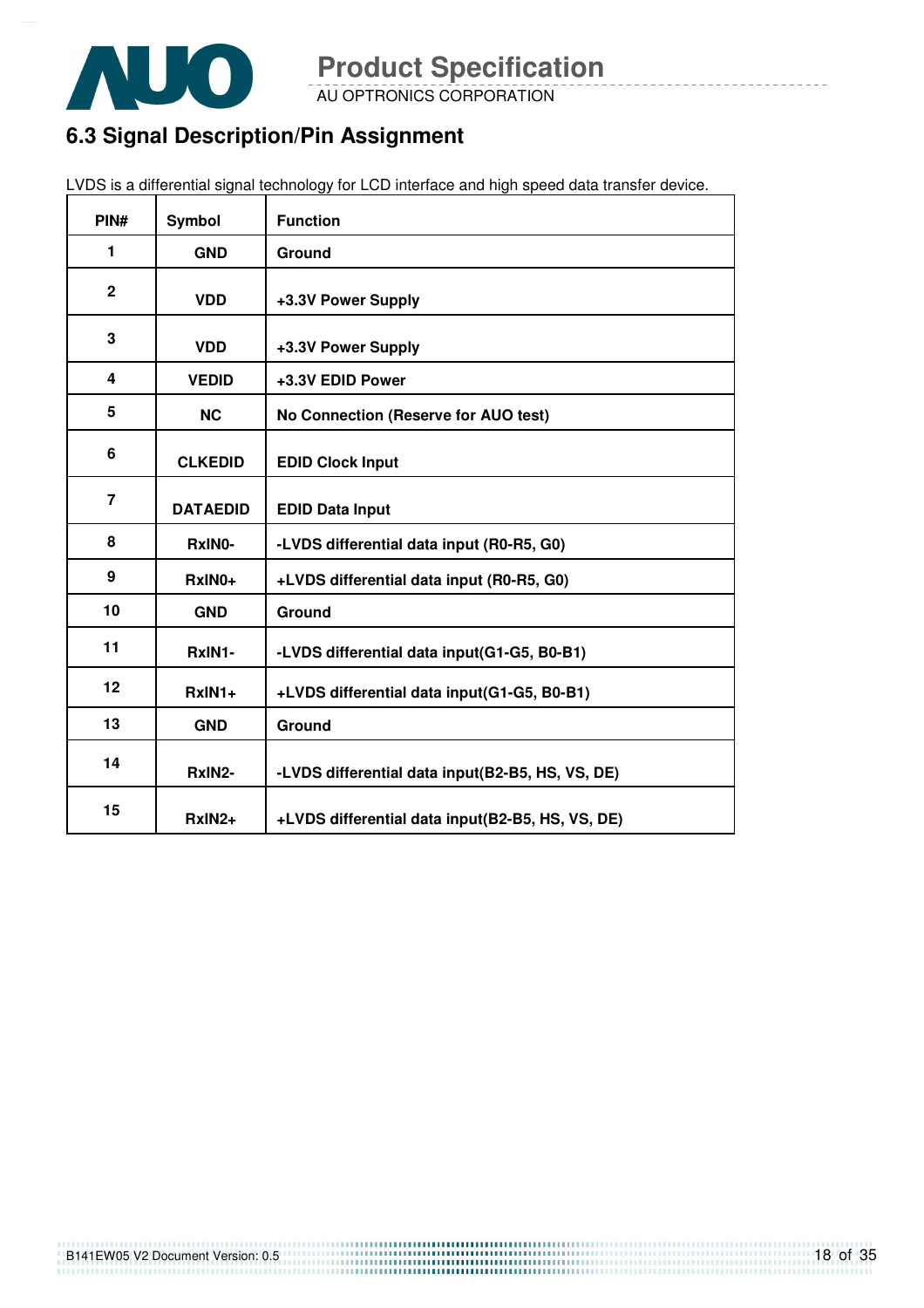

AU OPTRONICS CORPORATION

| PIN# | Symbol          | <b>Function</b>                |
|------|-----------------|--------------------------------|
| 16   | <b>GND</b>      | Ground                         |
| 17   | <b>RxCLKIN-</b> | -LVDS differential clock input |
| 18   | RxCLKIN+        | +LVDS differential clock input |
| 19   | <b>GND</b>      | Ground                         |
| 20   | <b>NC</b>       | <b>No Connection</b>           |
| 21   | <b>NC</b>       | <b>No Connection)</b>          |
| 22   | <b>GND</b>      | Ground                         |
| 23   | <b>NC</b>       | <b>No Connection</b>           |
| 24   | <b>NC</b>       | <b>No Connection</b>           |
| 25   | <b>GND</b>      | Ground                         |
| 26   | <b>NC</b>       | <b>No Connection</b>           |
| 27   | <b>NC</b>       | <b>No Connection</b>           |
| 28   | <b>GND</b>      | Ground                         |
| 29   | <b>NC</b>       | <b>No Connection</b>           |
| 30   | <b>NC</b>       | <b>No Connection</b>           |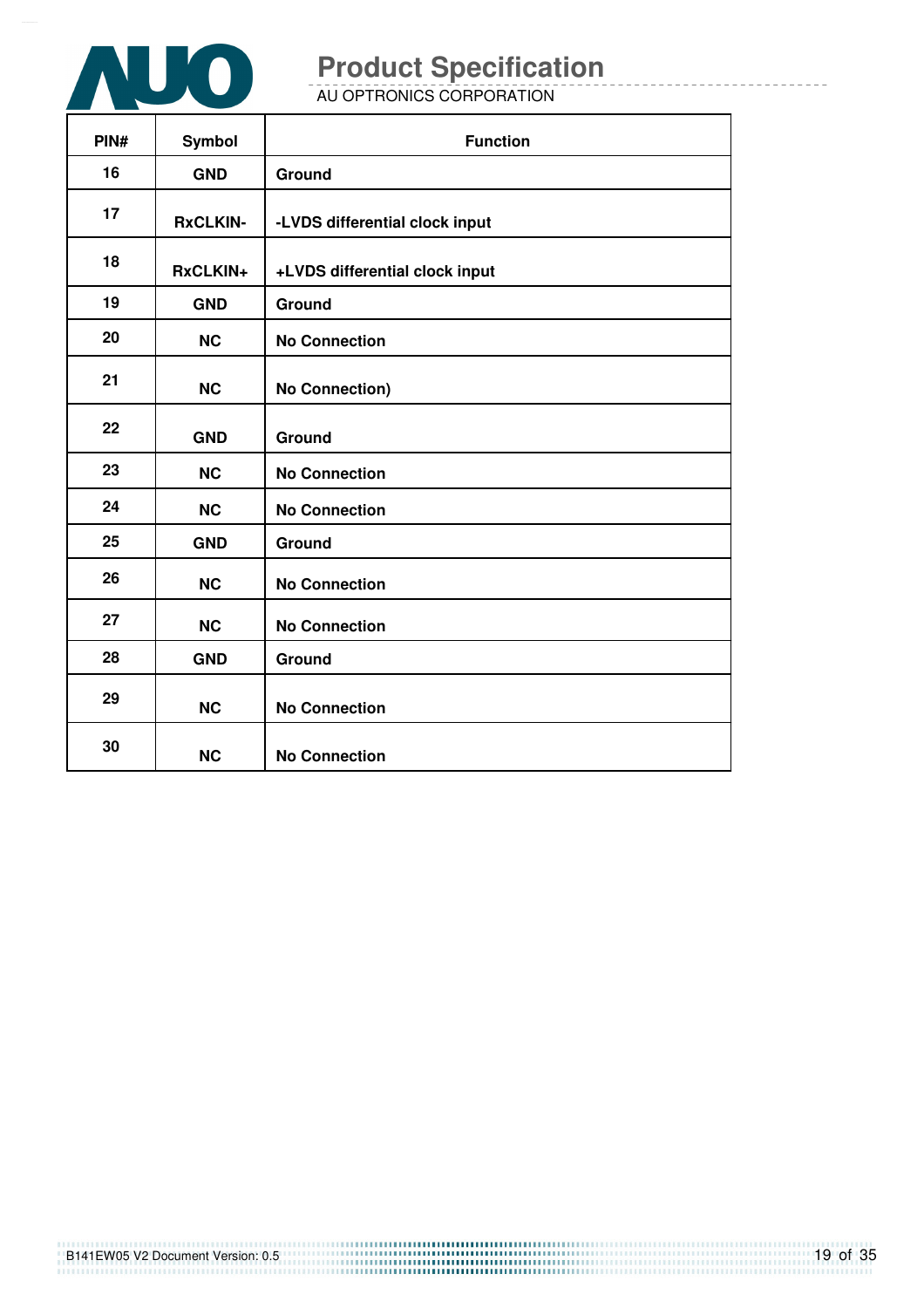

AU OPTRONICS CORPORATION **Product Specification** 

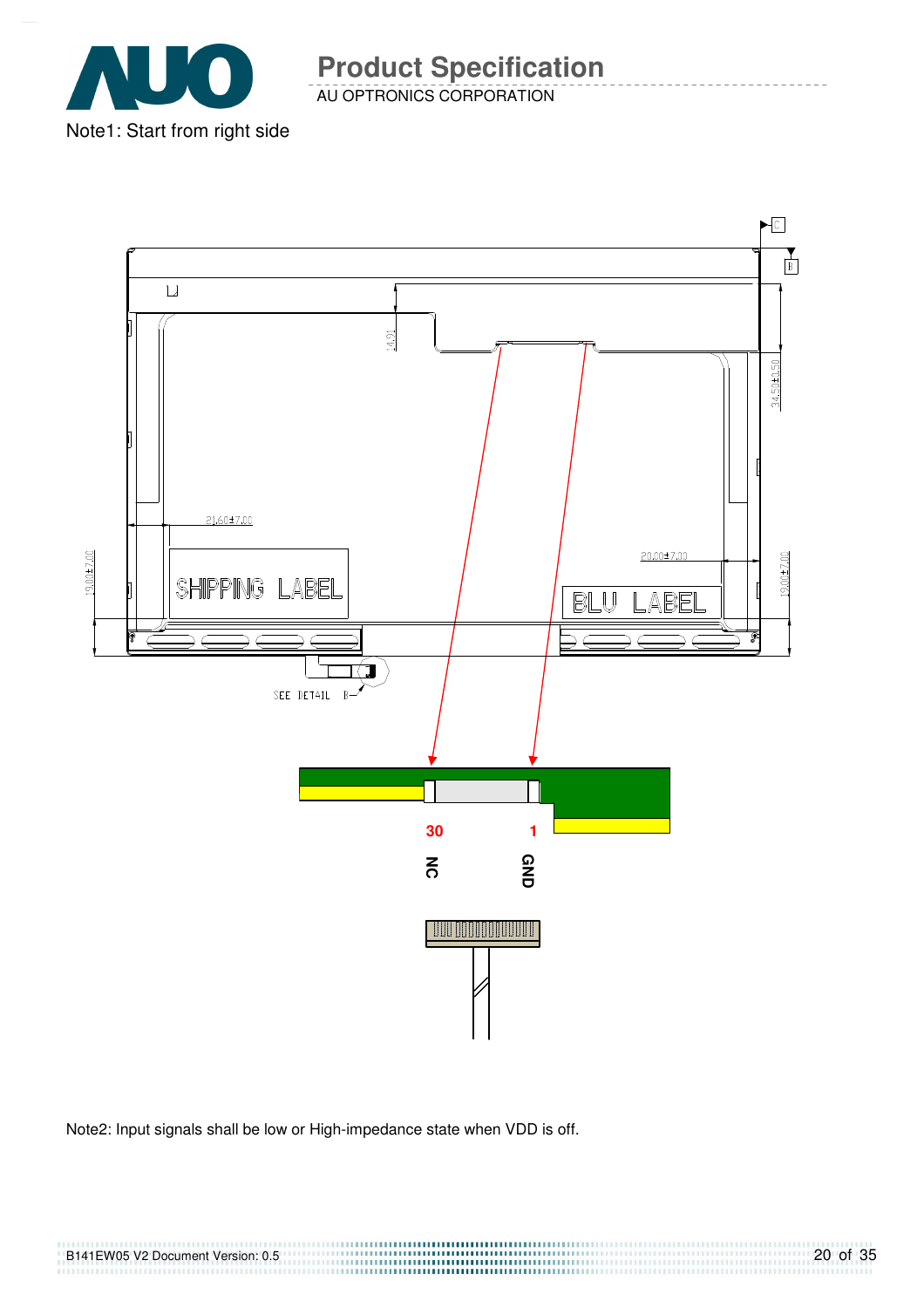

#### AU OPTRONICS CORPORATION

internal circuit of LVDS inputs are as following.

The module uses a 100ohm resistor between positive and negative data lines of each receiver input

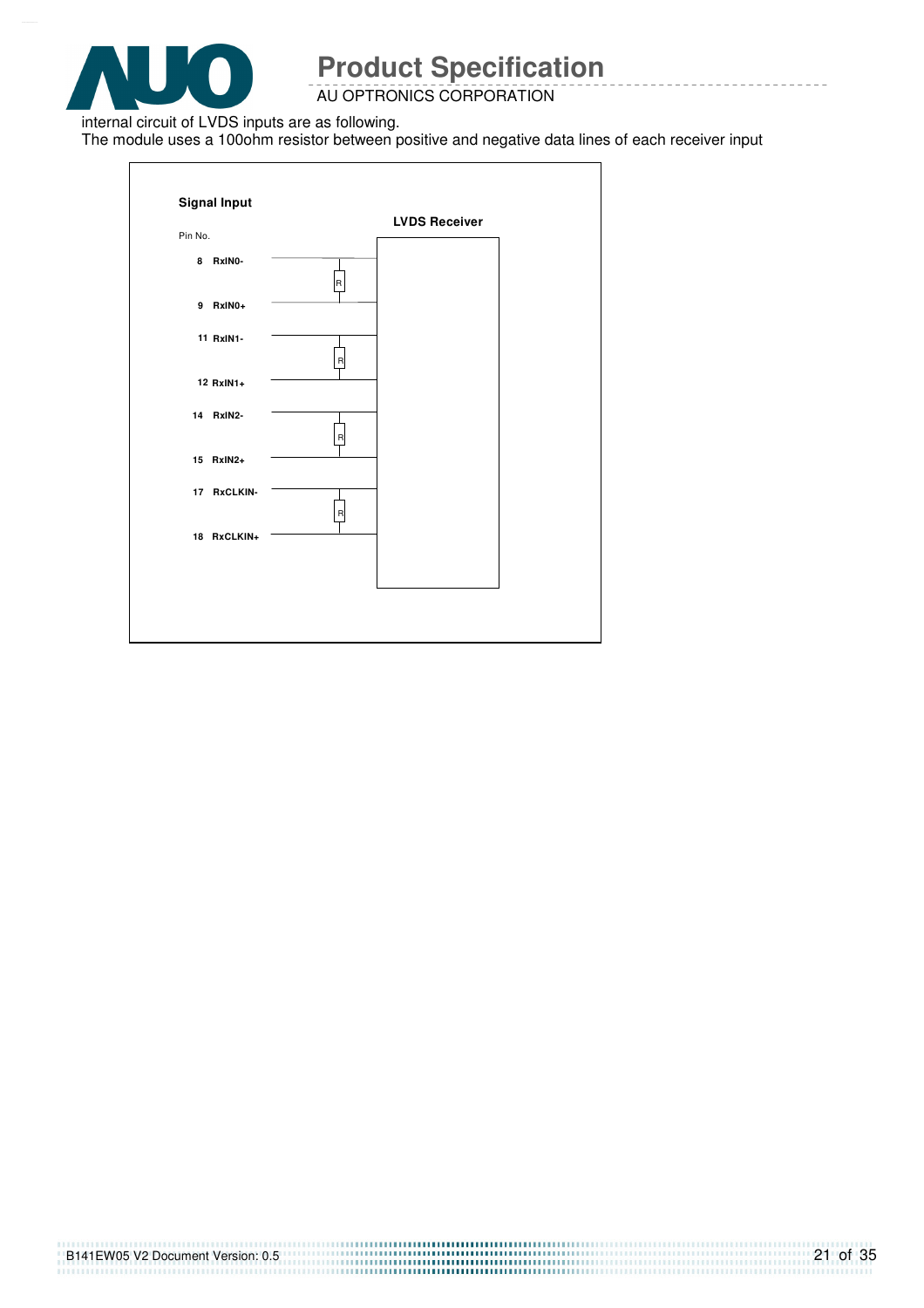

AU OPTRONICS CORPORATION **Product Specification** 

### **6.4 Interface Timing**

#### **6.4.1 Timing Characteristics**

Basically, interface timings should match the 1280x800 /60Hz manufacturing guide line timing.

| <b>Parameter</b>       |                 | Symbol                        | Min. | Typ. | Max. | Unit                         |
|------------------------|-----------------|-------------------------------|------|------|------|------------------------------|
| <b>Frame Rate</b>      |                 |                               | ۰    | 60   |      | Hz                           |
| <b>Clock frequency</b> |                 | $1/\mathbf{T}_{\text{Clock}}$ | ۰    | 71.1 | ۰    | <b>MHz</b>                   |
|                        | <b>Period</b>   | $T_{V}$                       | 808  | 823  | 1023 |                              |
| <b>Vertical</b>        | <b>Active</b>   | T <sub>VD</sub>               | 800  | 800  | 800  | $\mathbf{T}_{\mathsf{Line}}$ |
| <b>Section</b>         | <b>Blanking</b> | $T_{VB}$                      | 8    | 23   | 223  |                              |
|                        | <b>Period</b>   | $\mathsf{T}_\mathsf{H}$       | 1310 | 1438 | 2047 |                              |
| <b>Horizontal</b>      | <b>Active</b>   | $\mathsf{T}_{\mathsf{HD}}$    | 1280 | 1280 | 1280 | $\mathbf{T}_{\text{Clock}}$  |
| <b>Section</b>         | <b>Blanking</b> | $\mathsf{T}_{\mathsf{HB}}$    | 30   | 158  | 767  |                              |

Note : DE mode only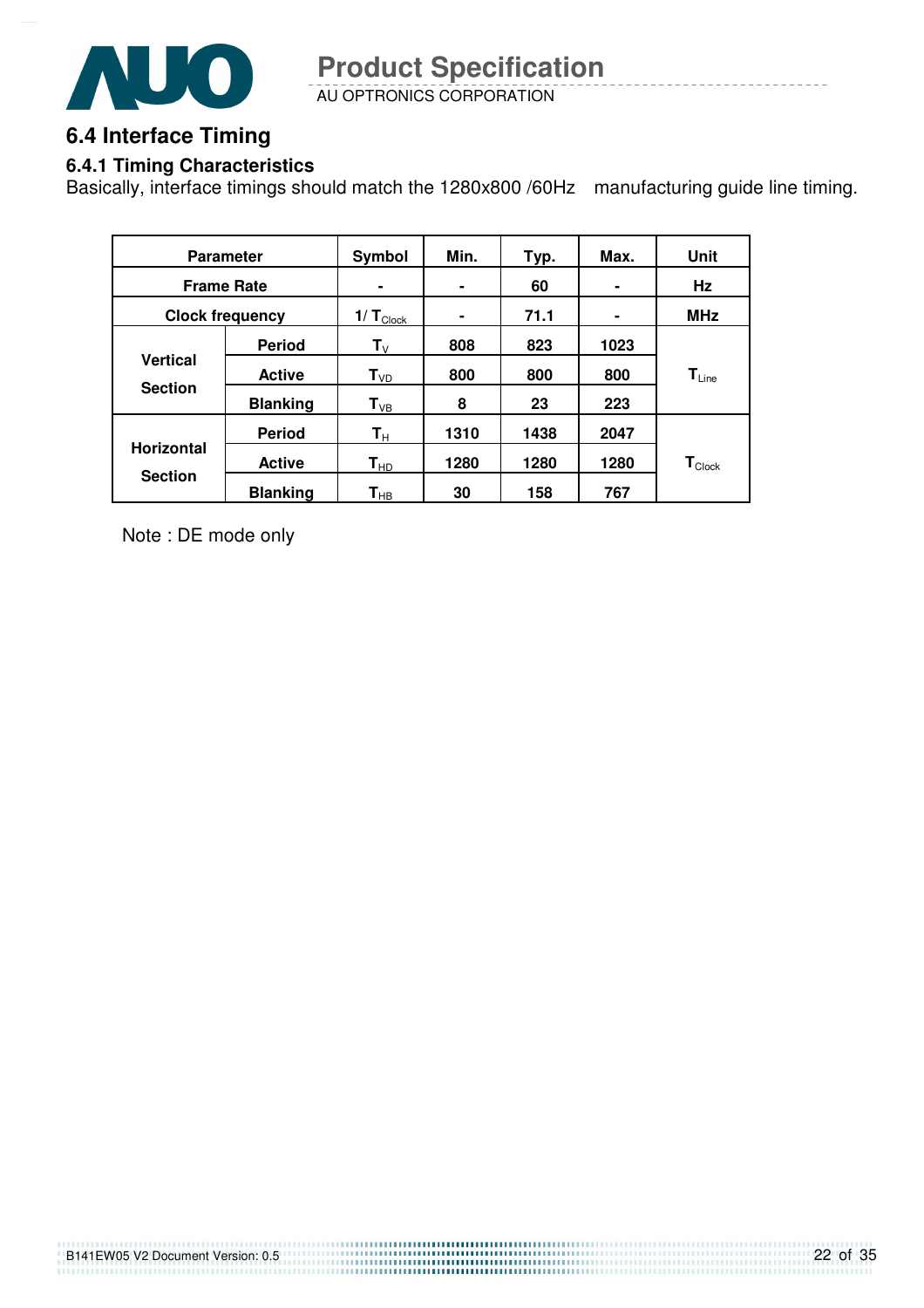

AU OPTRONICS CORPORATION **Product Specification** 

### **6.4.2 Timing diagram**

B141EW05 V2 Document Version: 0.5

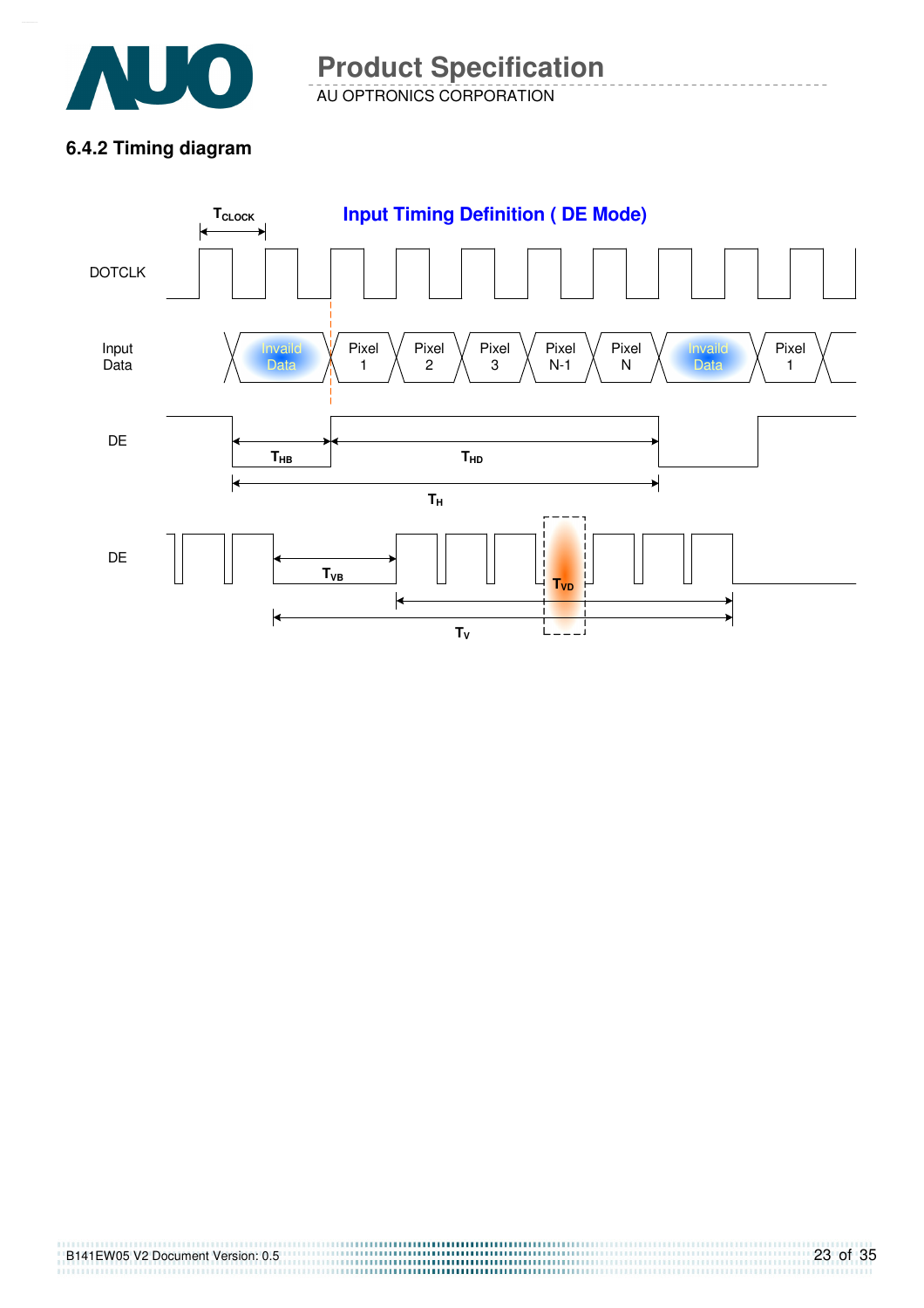

### **7. Connector Description**

Physical interface is described as for the connector on module.

These connectors are capable of accommodating the following signals and will be following components.

### **7.1 TFT LCD Module**

| <b>Connector Name / Designation</b> | <b>For Signal Connector</b>      |
|-------------------------------------|----------------------------------|
| Manufacturer                        | JAE or compatible                |
| Type / Part Number                  | JAE FI-XB30SL-HF10 or compatible |
| <b>Mating Housing/Part Number</b>   | JAE FI-X30H or compatible        |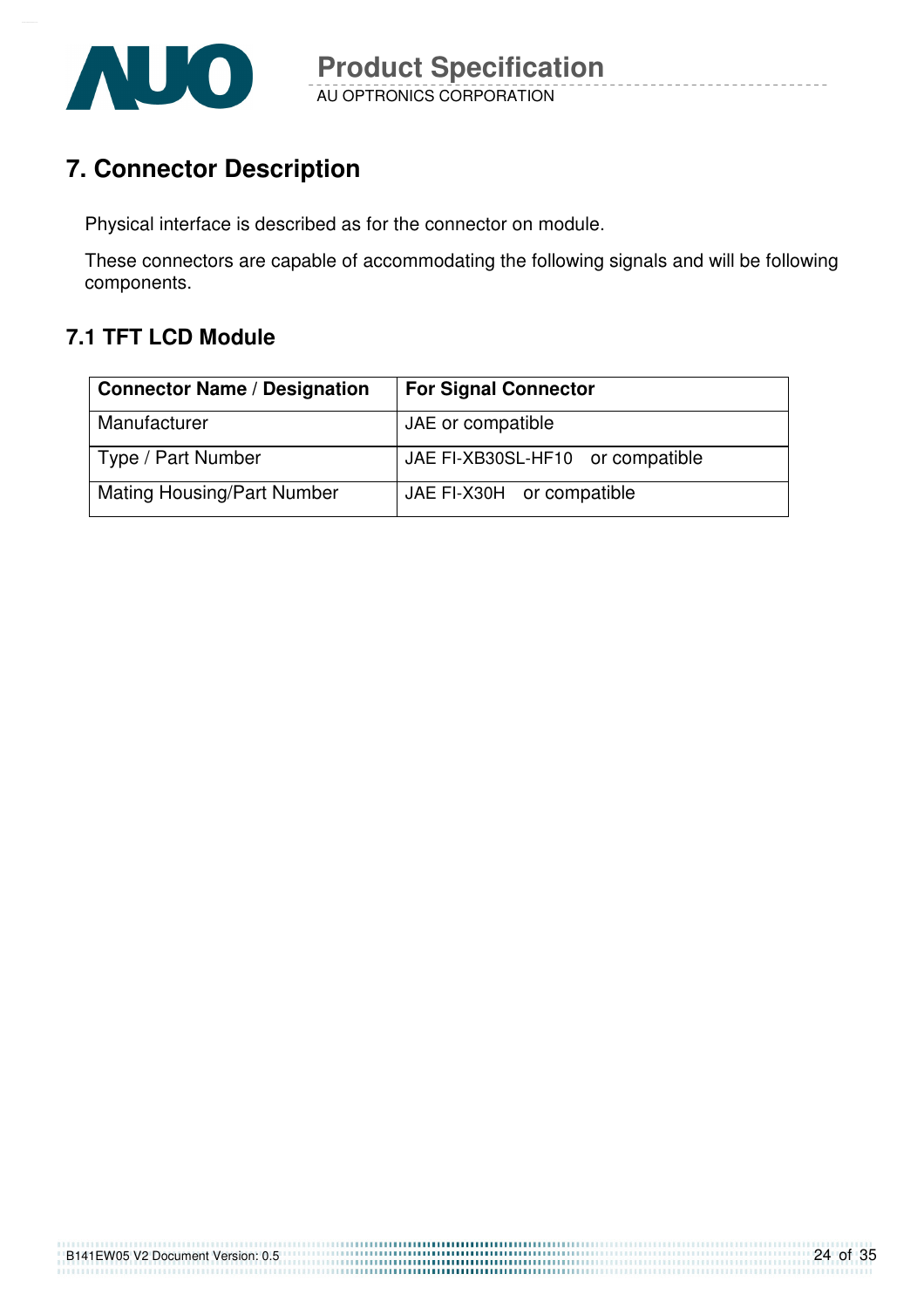

### **8. LED Driving Specification**

### **8.1 Connector Description**

| <b>Connector Name / Designation</b> | <b>For Signal Connector</b>             |
|-------------------------------------|-----------------------------------------|
| Manufacturer                        | HRS or compatible                       |
| Type / Part Number                  | HRS FH33-12S-0.5SH $(05)$ or compatible |
| <b>Mating Housing/Part Number</b>   | compatible                              |

### **8.2 Pin Assignment**

| PIN#           | <b>Signal Name</b><br><b>Description</b>       |
|----------------|------------------------------------------------|
| 1              | LCD channel 1 cathode                          |
| $\overline{2}$ | LCD channel 2 cathode                          |
| 3              | LCD channel 3 cathode                          |
| 4              | LCD channel 4 cathode                          |
| 5.             | LCD channel 5 cathode                          |
| 6              | LCD channel 6 cathode (May be NC if channel<6) |
| 7              | LCD channel 7 cathode (May be NC if channel<7) |
| 8              | LCD channel 8 cathode (May be NC if channel<8) |
| 9              | <b>NC</b>                                      |
| 10             | LED power bus (LED Anode)                      |
| 11             | LED power bus (LED Anode)                      |
| 12             | LED power bus (LED Anode)                      |

B141EW05 V2 Document Version: 0.5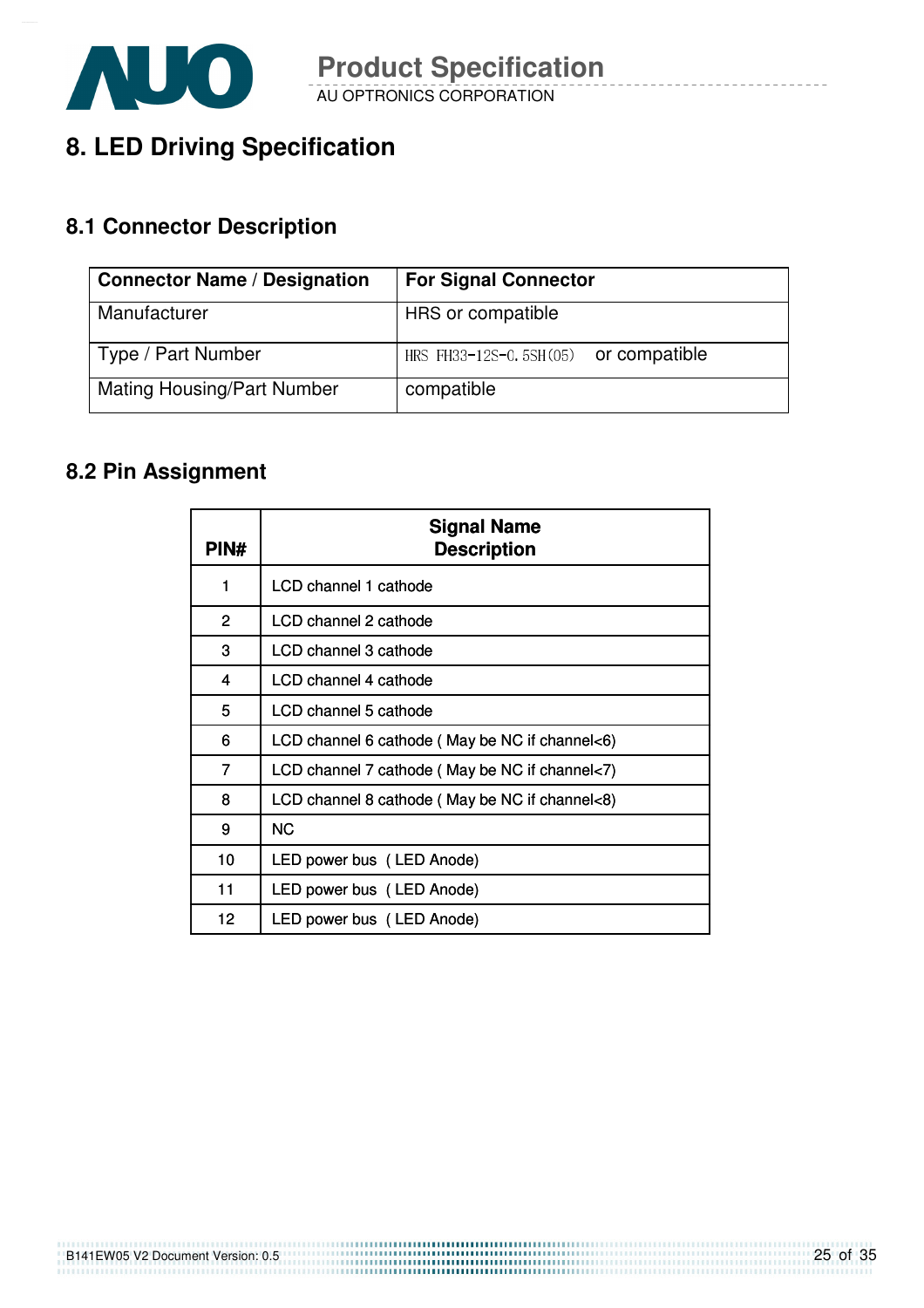

### **9. Vibration and Shock Test**

#### **9.1 Vibration Test**

**Test Spec:** 

- **•** Test method: Non-Operation
- Acceleration: 1.5 G , Half sine pulse
- **•** Frequency: 10 500Hz Sine wave
- Sweep: 30 Minutes each Axis (X, Y, Z)

### **9.2 Shock Test Spec:**

**Test Spec:** 

- **•** Test method: Non-Operation
- Acceleration: 240 G , Half sine pulse
- Active time: 2 ms
- Pulse: X,Y,Z .one time for each side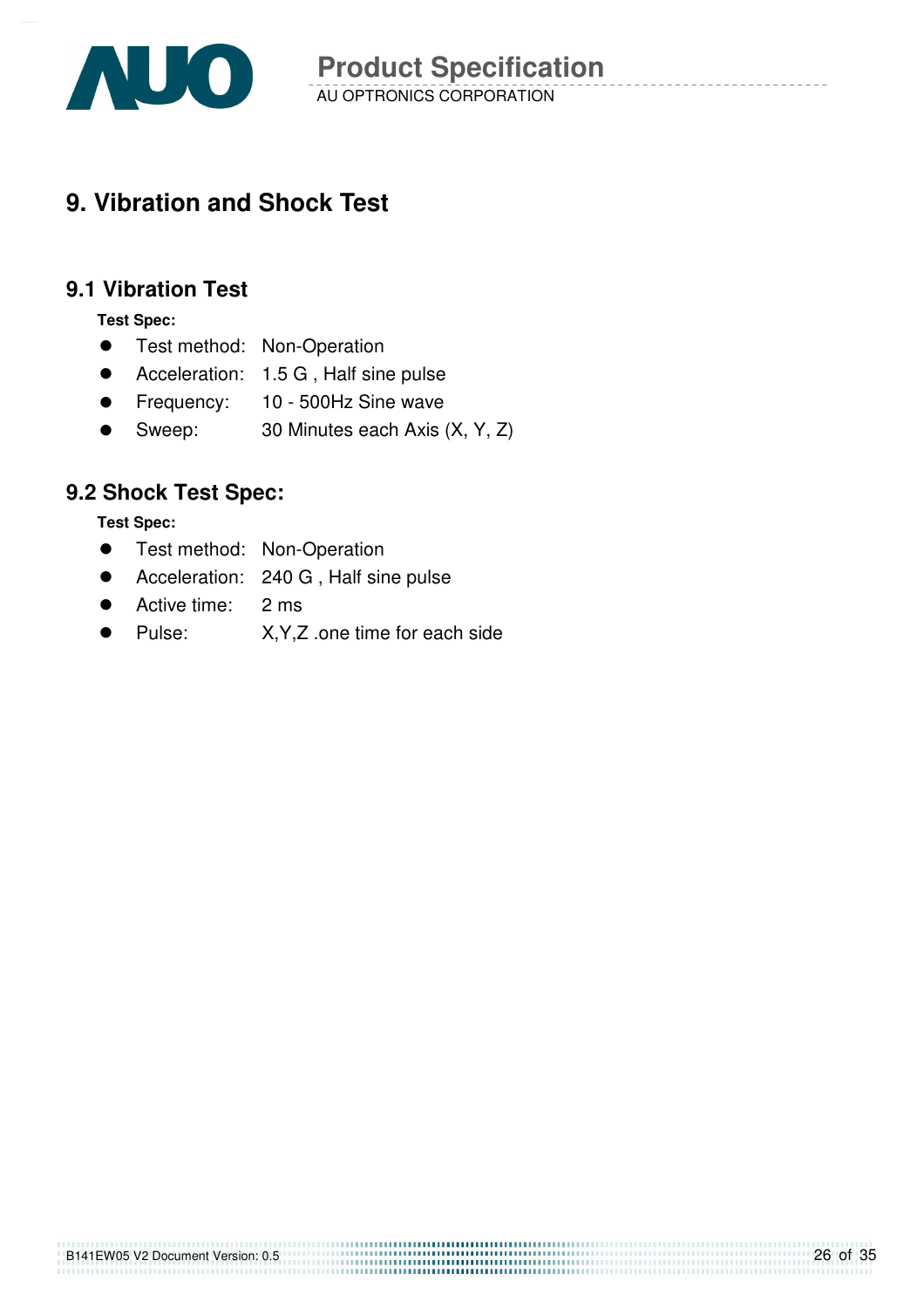

AU OPTRONICS CORPORATION

### **10. Reliability**

| <b>Items</b>                                | <b>Required Condition</b>                     | <b>Note</b> |
|---------------------------------------------|-----------------------------------------------|-------------|
| <b>Temperature</b><br><b>Humidity Bias</b>  | Ta= 40℃, 90%RH, 300h                          |             |
| <b>High Temperature</b><br><b>Operation</b> | Ta= 50℃, Dry, 300h                            |             |
| <b>Low Temperature</b><br><b>Operation</b>  | Ta= 0℃, 300h                                  |             |
| <b>High Temperature</b><br><b>Storage</b>   | Ta= 60℃, 300h                                 |             |
| <b>Low Temperature</b><br><b>Storage</b>    | Ta= -20℃, 300h                                |             |
| <b>Thermal Shock</b><br>Test                | Ta=-20℃to 60℃, Duration at 30 min, 100 cycles |             |
| <b>ESD</b>                                  | <b>Contact:±8 KV</b>                          | Note 1      |
|                                             | Air : ±15 KV                                  |             |

**Note1:** According to EN 61000-4-2 , ESD class B: Some performance degradation allowed. No data lost

. Self-recoverable. No hardware failures.

**Remark:** MTBF (Excluding the LED): 30,000 hours with a confidence level 90%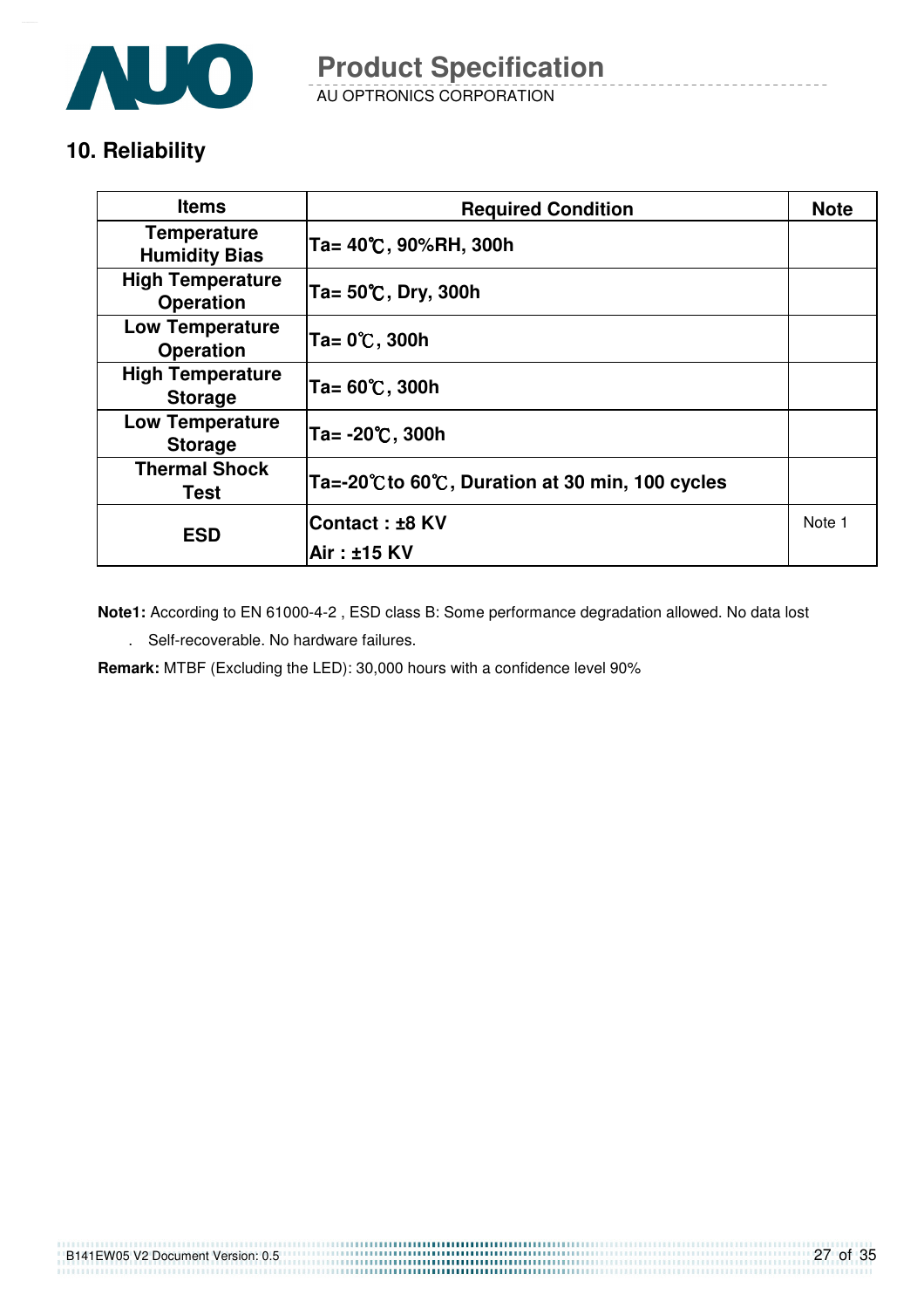

AU OPTRONICS CORPORATION

### **11. Mechanical Characteristics**

### **11.1 LCM Outline Dimension**



B141EW05 V2 Document Version: 0.5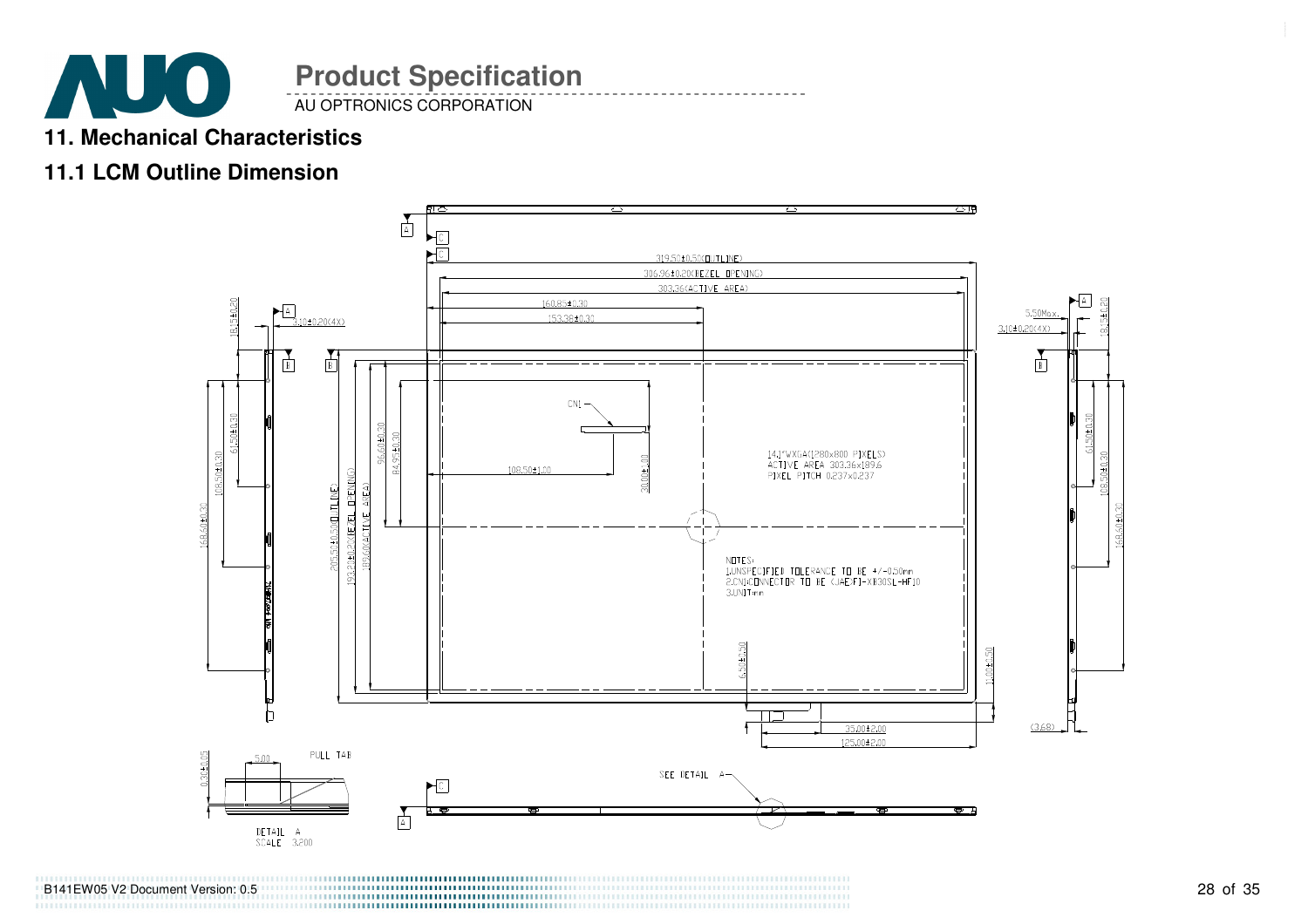

AU OPTRONICS CORPORATION



5.50±0.03<br>6.50±0.05  $0.50 \pm 0.03$  $0.50 + 0.07$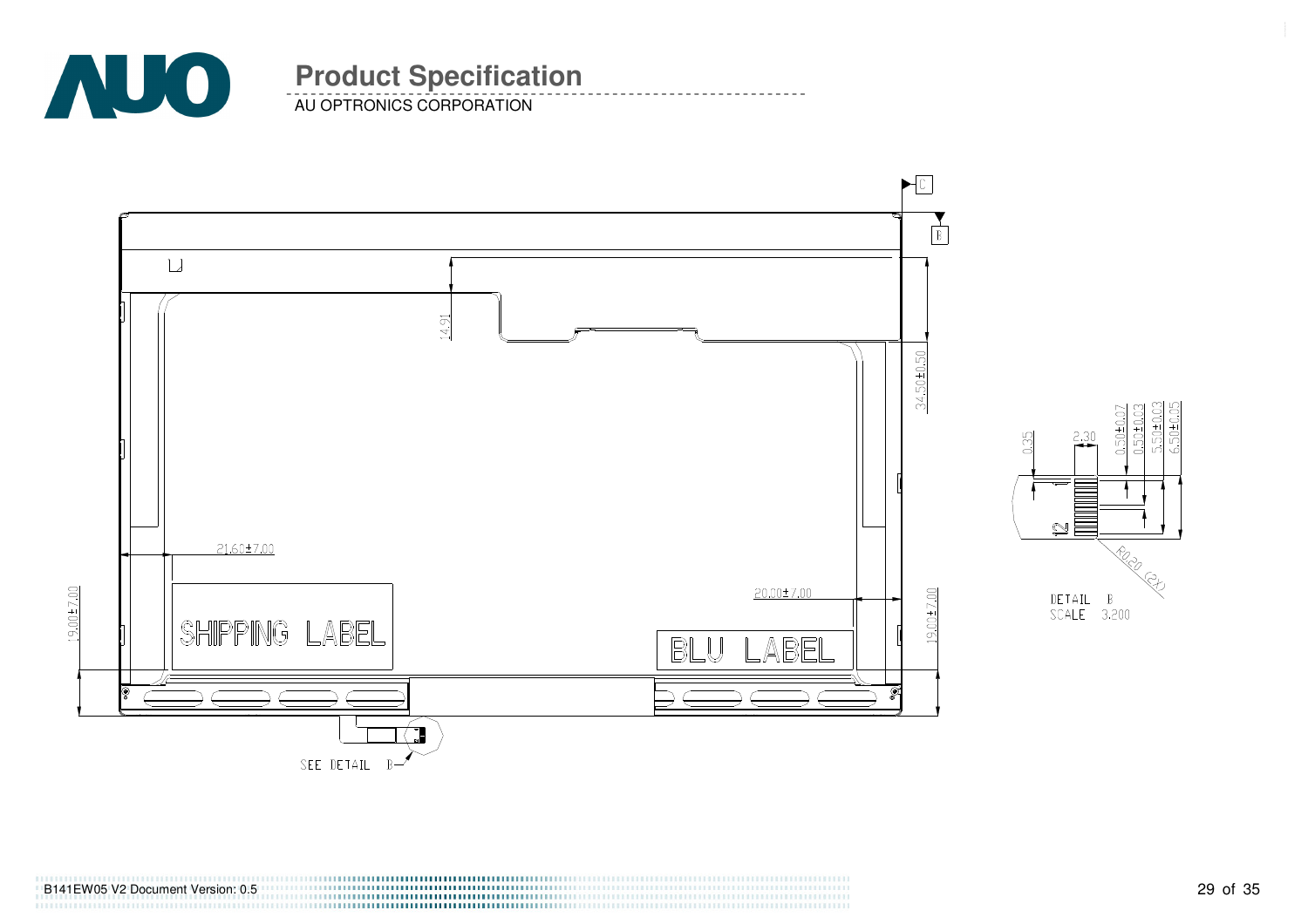

AU OPTRONICS CORPORATION

### **11.2 Screw Hole Depth and Center Position**

Screw hole minimum depth, from side surface = 2.5 mm (See drawing)

Screw hole center location, from front surface =  $3.1 \pm 0.2$ mm (See drawing) Screw Torque: Maximum 2.5 kgf-cm

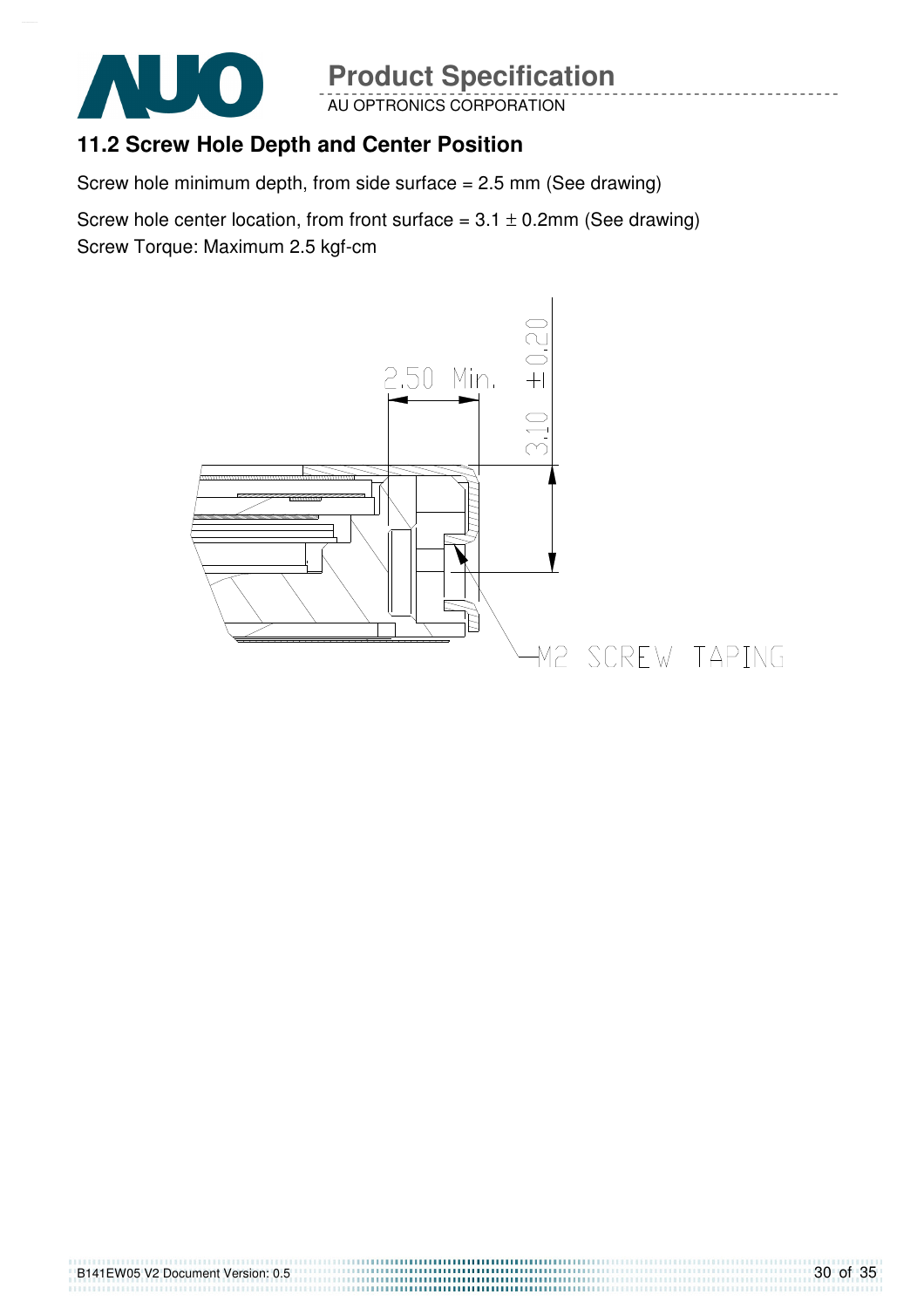

AU OPTRONICS CORPORATION **Product Specification** 

**12. Shipping and Package**

### **12.1 Shipping Label Format**

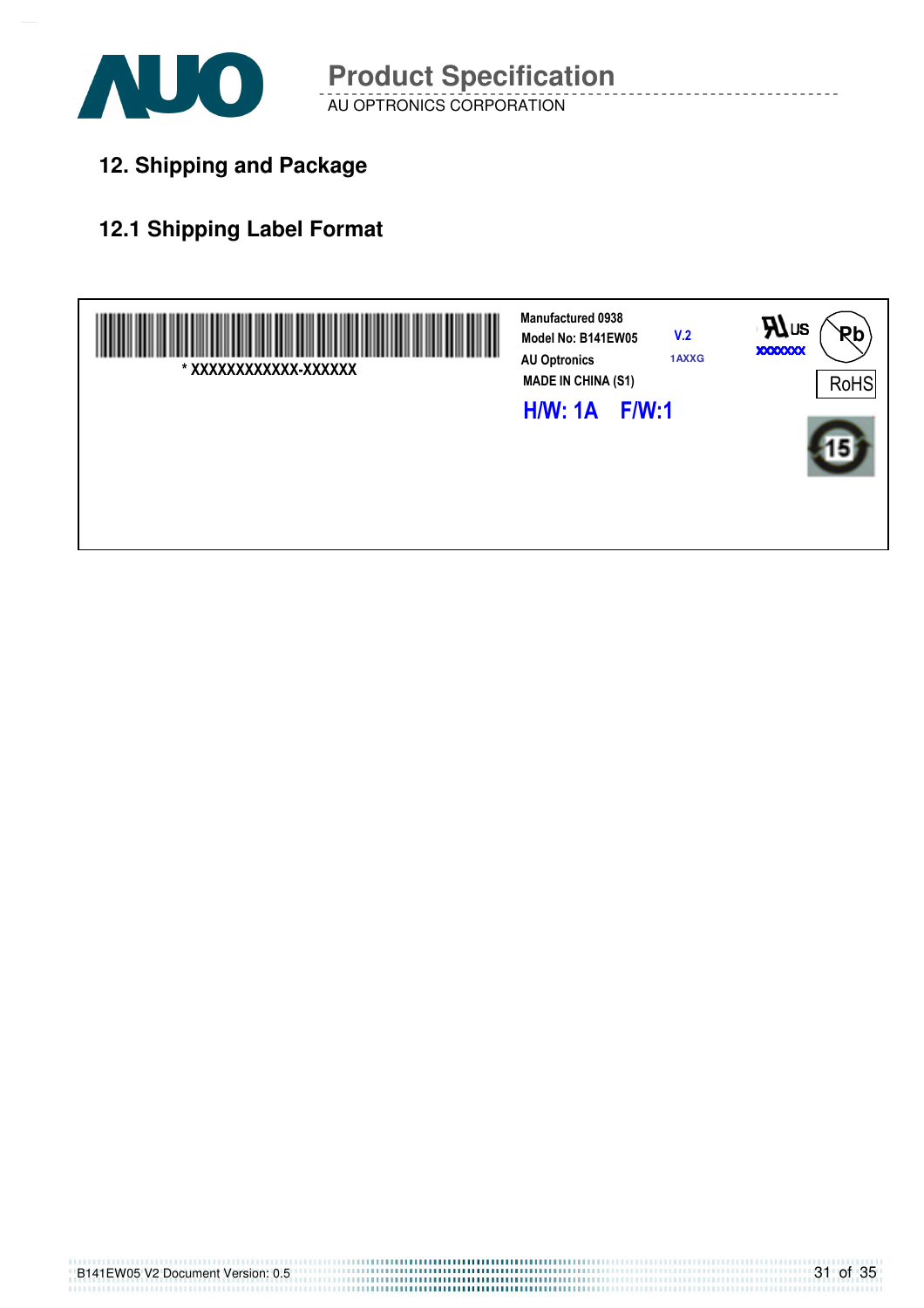

AU OPTRONICS CORPORATION **Product Specification** 

### **12.2 Carton package**

The outside dimension of carton is 455 (L)mm x 380 (W)mm x 355 (H)mm



**11.3 Shipping package of palletizing sequence** 

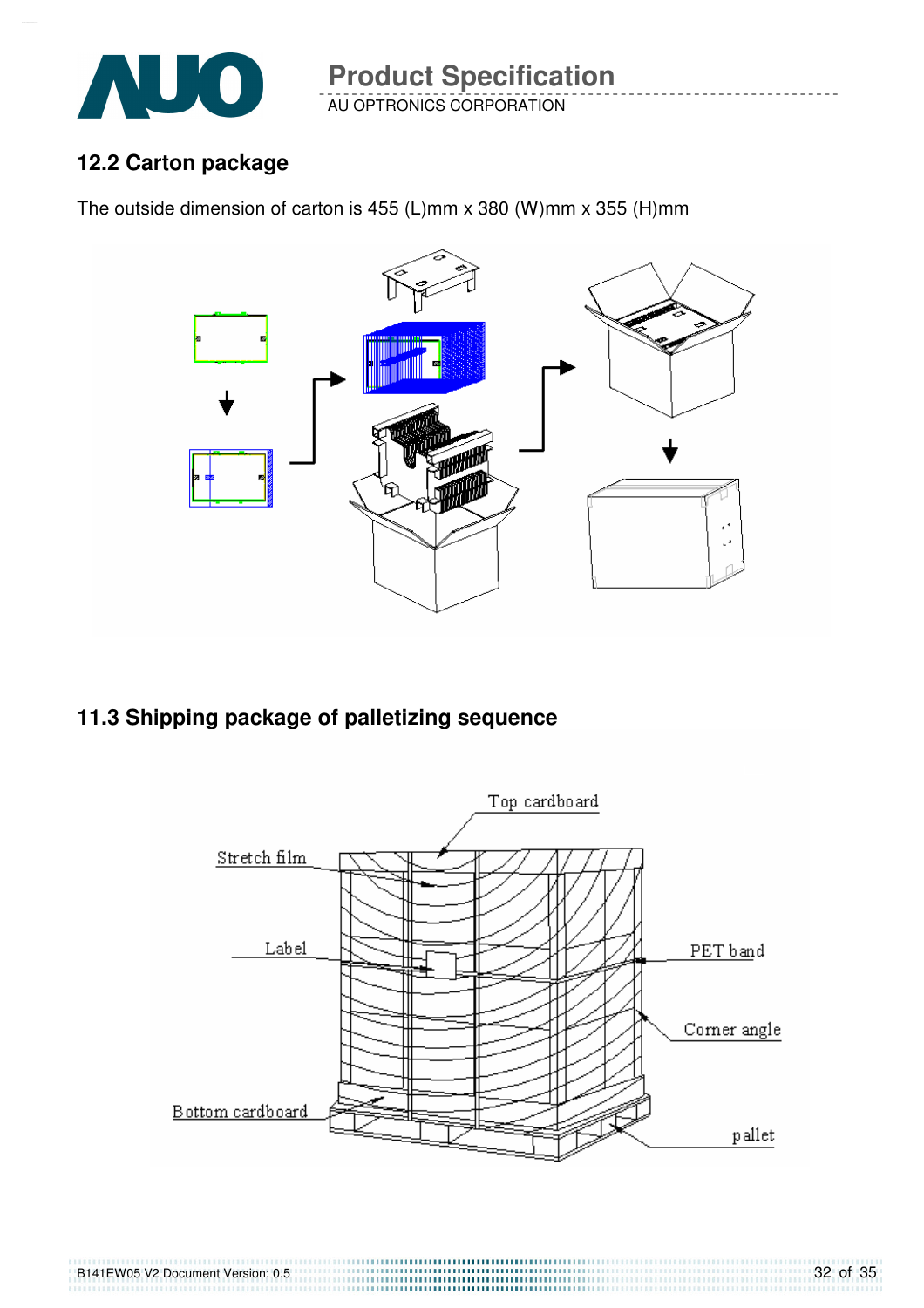

AU OPTRONICS CORPORATION

### **13. Appendix: EDID description**

| <b>Address</b> | <b>FUNCTION</b>                                       | Value      | Value      | Value        | Note |
|----------------|-------------------------------------------------------|------------|------------|--------------|------|
| <b>HEX</b>     |                                                       | <b>HEX</b> | <b>BIN</b> | <b>DEC</b>   |      |
| 00             | Header                                                | 00         | 00000000   | $\mathbf 0$  |      |
| 01             |                                                       | <b>FF</b>  | 11111111   | 255          |      |
| 02             |                                                       | FF         | 11111111   | 255          |      |
| 03             |                                                       | FF.        | 11111111   | 255          |      |
| 04             |                                                       | FF         | 11111111   | 255          |      |
| 05             |                                                       | FF.        | 11111111   | 255          |      |
| 06             |                                                       | FF         | 11111111   | 255          |      |
| 07             |                                                       | 00         | 00000000   | 0            |      |
| 08             | EISA Manuf. Code LSB                                  | 06         | 00000110   | 6            |      |
| 09             | <b>Compressed ASCII</b>                               | AF         | 10101111   | 175          |      |
| 0A             | Product Code                                          | 44         | 01000100   | 68           |      |
| 0В             | hex, LSB first                                        | 52         | 01010010   | 82           |      |
| 0C             | 32-bit ser #                                          | 00         | 00000000   | 0            |      |
| 0D             |                                                       | 00         | 00000000   | 0            |      |
| 0E             |                                                       | 00         | 00000000   | 0            |      |
| 0F             |                                                       | 00         | 00000000   | 0            |      |
| 10             | Week of manufacture                                   | 01         | 00000001   | $\mathbf{1}$ |      |
| 11             | Year of manufacture                                   | 12         | 00010010   | 18           |      |
| 12             | EDID Structure Ver.                                   | 01         | 00000001   | $\mathbf{1}$ |      |
| 13             | EDID revision #                                       | 03         | 00000011   | 3            |      |
| 14             | Video input def. (digital I/P, non-TMDS, CRGB)        | 80         | 10000000   | 128          |      |
| 15             | Max H image size (rounded to cm)                      | 1E         | 00011110   | 30           |      |
| 16             | Max V image size (rounded to cm)                      | 13         | 00010011   | 19           |      |
| 17             | Display Gamma $(=(gamma * 100) - 100)$                | 78         | 01111000   | 120          |      |
| 18             | Feature support (no DPMS, Active OFF, RGB, tmg Blk#1) | 0A         | 00001010   | 10           |      |
| 19             | Red/green low bits (Lower 2:2:2:2 bits)               | 26         | 00100110   | 38           |      |
| 1A             | Blue/white low bits (Lower 2:2:2:2 bits)              | 75         | 01110101   | 117          |      |
| 1B             | Red x (Upper 8 bits)                                  | 96         | 10010110   | 150          |      |
| 1C             | Red y/ highER 8 bits                                  | 58         | 01011000   | 88           |      |
| 1D             | Green x                                               | 57         | 01010111   | 87           |      |
| 1E             | Green y                                               | 93         | 10010011   | 147          |      |
| 1F             | Blue x                                                | 28         | 00101000   | 40           |      |
| 20             | Blue y                                                | 1E         | 00011110   | 30           |      |
| 21             | White x                                               | 50         | 01010000   | 80           |      |
| 22             | White y                                               | 54         | 01010100   | 84           |      |
| 23             | Established timing 1                                  | 00         | 00000000   | 0            |      |
| 24             | Established timing 2                                  | 00         | 00000000   | $\pmb{0}$    |      |
| 25             | Established timing 3                                  | ${\bf 00}$ | 00000000   | 0            |      |
| 26             | Standard timing #1                                    | 01         | 00000001   | $\mathbf{1}$ |      |
| 27             |                                                       | 01         | 00000001   | $\mathbf{1}$ |      |
| 28             | Standard timing #2                                    | 01         | 00000001   | $\mathbf{1}$ |      |
| 29             |                                                       | 01         | 00000001   | 1            |      |
| 2A             | Standard timing #3                                    | 01         | 00000001   | $\mathbf{1}$ |      |
| 2B             |                                                       | 01         | 00000001   | $\mathbf{1}$ |      |
| 2C             | Standard timing #4                                    | 01         | 00000001   | $\mathbf{1}$ |      |
| 2D             |                                                       | 01         | 00000001   | $\mathbf{1}$ |      |
| 2E             | Standard timing #5                                    | 01         | 00000001   | $\mathbf{1}$ |      |
| 2F             |                                                       | 01         | 00000001   | $\mathbf{1}$ |      |
| 30             | Standard timing #6                                    | 01         | 00000001   | $\mathbf{1}$ |      |
| 31             |                                                       | 01         | 00000001   | $\mathbf{1}$ |      |
| 32             | Standard timing #7                                    | 01         | 00000001   | $\mathbf{1}$ |      |
| 33             |                                                       | 01         | 00000001   | $\mathbf{1}$ |      |
| 34             | Standard timing #8                                    | 01         | 00000001   | $\mathbf{1}$ |      |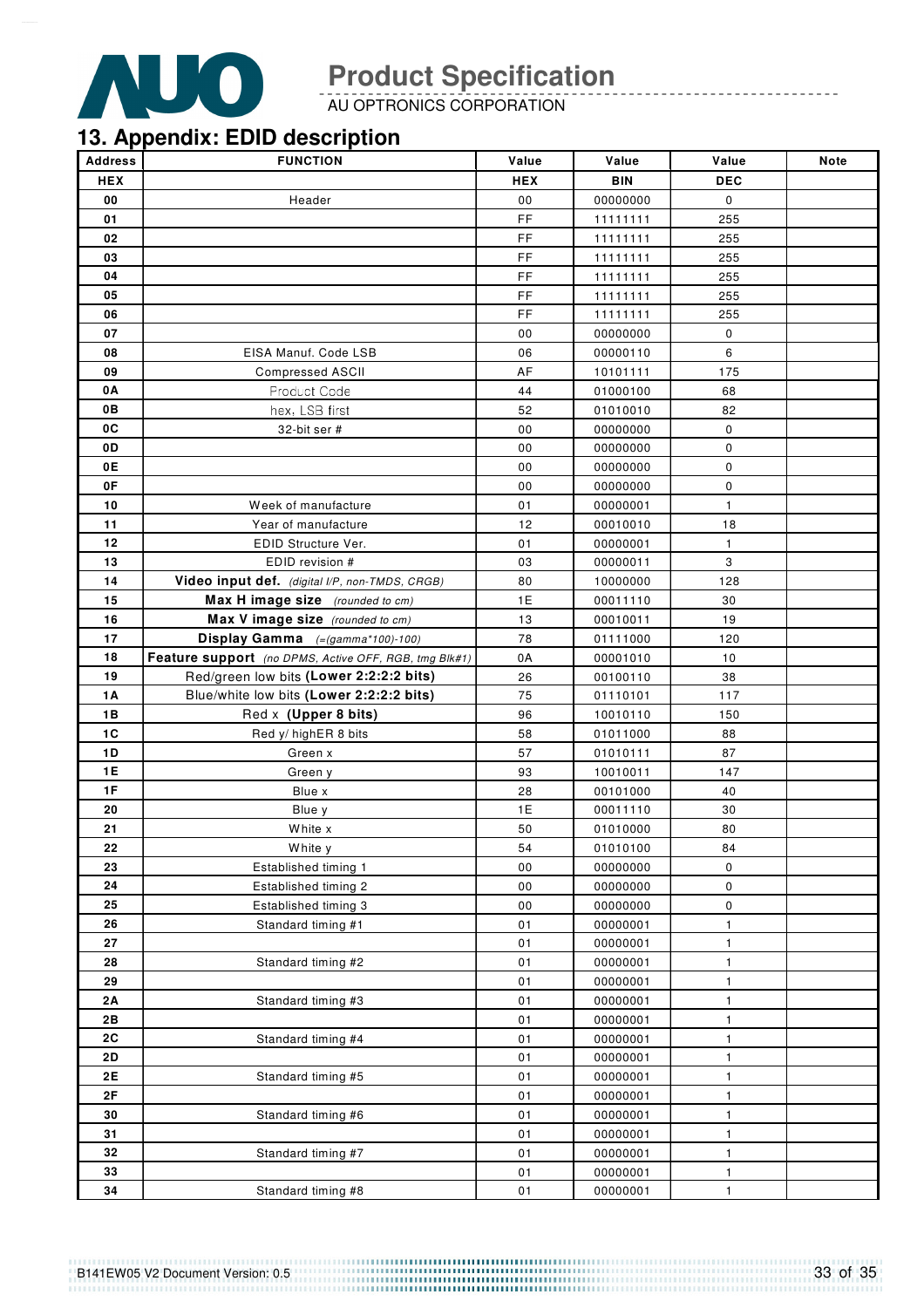

AU OPTRONICS CORPORATION

| 35   |                                                      | 01             | 00000001             | $\mathbf{1}$ |         |
|------|------------------------------------------------------|----------------|----------------------|--------------|---------|
| 36   | Pixel Clock/10000 LSB                                | C <sub>6</sub> | 11000110             | 198          |         |
| 37   | Pixel Clock/10000 USB                                | 1B             | 00011011             | 27           |         |
| 38   | Horz active Lower 8bits                              | 00             | 00000000             | 0            |         |
| 39   | Horz blanking Lower 8bits                            | 9E             | 10011110             | 158          |         |
| 3A   | HorzAct:HorzBlnk Upper 4:4 bits                      | 50             | 01010000             | 80           |         |
| 3B   | Vertical Active Lower 8bits                          | 20             | 00100000             | 32           |         |
| 3C   | Vertical Blanking Lower 8bits                        | 17             |                      | 23           |         |
| 3D   | Vert Act: Vertical Blanking<br>(upper 4:4 bit)       | 30             | 00010111             | 48           |         |
| 3E   | HorzSync. Offset                                     | 30             | 00110000<br>00110000 | 48           |         |
| 3F   |                                                      |                |                      |              |         |
|      | HorzSync.Width                                       | 20             | 00100000             | 32           |         |
| 40   | VertSync.Offset: VertSync.Width                      | 36             | 00110110             | 54           |         |
| 41   | Horz‖ Sync Offset/Width Upper 2bits                  | 00             | 00000000             | $\mathbf 0$  |         |
| 42   | Horizontal Image Size Lower 8bits                    | 2F             | 00101111             | 47           |         |
| 43   | Vertical Image Size Lower 8bits                      | <b>BD</b>      | 10111101             | 189          |         |
| 44   | Horizontal & Vertical Image Size (upper 4:4 bits)    | 10             | 00010000             | 16           |         |
| 45   | Horizontal Border (zero for internal LCD)            | 00             | 00000000             | 0            |         |
| 46   | Vertical Border (zero for internal LCD)              | $00\,$         | 00000000             | 0            |         |
| 47   | Signal (non-intr, norm, no stero, sep sync, neg pol) | 18             | 00011000             | 24           |         |
| 48   | Detailed timing/monitor                              | ${\bf 00}$     | 00000000             | $\mathbf 0$  |         |
| 49   | descriptor #2                                        | 00             | 00000000             | 0            |         |
| 4Α   |                                                      | 00             | 00000000             | 0            |         |
| 4B   |                                                      | 0F             | 00001111             | 15           |         |
| 4C   |                                                      | $00\,$         | 00000000             | 0            |         |
| 4D   |                                                      | ${\bf 00}$     | 00000000             | $\mathsf 0$  |         |
| 4E   |                                                      | ${\bf 00}$     | 00000000             | $\pmb{0}$    |         |
| 4F   |                                                      | ${\bf 00}$     | 00000000             | $\pmb{0}$    |         |
| 50   |                                                      | $00\,$         | 00000000             | 0            |         |
| 51   |                                                      | $00\,$         | 00000000             | 0            |         |
| 52   |                                                      | 00             | 00000000             | $\mathbf 0$  |         |
| 53   |                                                      | 00             | 00000000             | $\mathbf 0$  |         |
| 54   |                                                      | 00             | 00000000             | $\mathbf 0$  |         |
| 55   |                                                      | $00\,$         | 00000000             | 0            |         |
| 56   |                                                      | $00\,$         | 00000000             | $\mathbf 0$  |         |
| 57   |                                                      | $00\,$         | 00000000             | 0            |         |
| 58   |                                                      | 00             | 00000000             | $\mathbf 0$  |         |
| 59   |                                                      | 20             | 00100000             | 32           |         |
| 5Α   | Detailed timing/monitor                              | 00             | 00000000             | 0            |         |
| 5B   | descriptor #3                                        | 00             | 00000000             | 0            |         |
| 5C   |                                                      | $00\,$         | 00000000             | 0            |         |
| 5D   |                                                      | FE             | 11111110             | 254          |         |
| 5E   |                                                      | $_{00}$        | 00000000             | $\mathsf 0$  |         |
| $5F$ | Manufacture                                          | 41             | 01000001             | 65           | Α       |
| 60   | Manufacture                                          | 55             | 01010101             | 85           | U       |
| 61   | Manufacture                                          | 4F             | 01001111             | 79           | $\circ$ |
| 62   |                                                      | 0A             | 00001010             | 10           |         |
| 63   |                                                      | 20             | 00100000             | 32           |         |
| 64   |                                                      | 20             | 00100000             | 32           |         |
| 65   |                                                      | 20             | 00100000             | 32           |         |
| 66   |                                                      | 20             | 00100000             | 32           |         |
| 67   |                                                      | 20             | 00100000             | 32           |         |
| 68   |                                                      | 20             | 00100000             | 32           |         |
| 69   |                                                      | 20             | 00100000             | 32           |         |
| 6A   |                                                      | 20             | 00100000             | 32           |         |
| 6B   |                                                      | 20             | 00100000             | 32           |         |
| 6C   | Detailed timing/monitor                              | ${\bf 00}$     | 00000000             | $\pmb{0}$    |         |
| 6D   | descriptor #4                                        | $00\,$         | 00000000             | 0            |         |
| 6E   |                                                      | $00\,$         | 00000000             | $\pmb{0}$    |         |
| 6F   |                                                      | FE             | 11111110             | 254          |         |